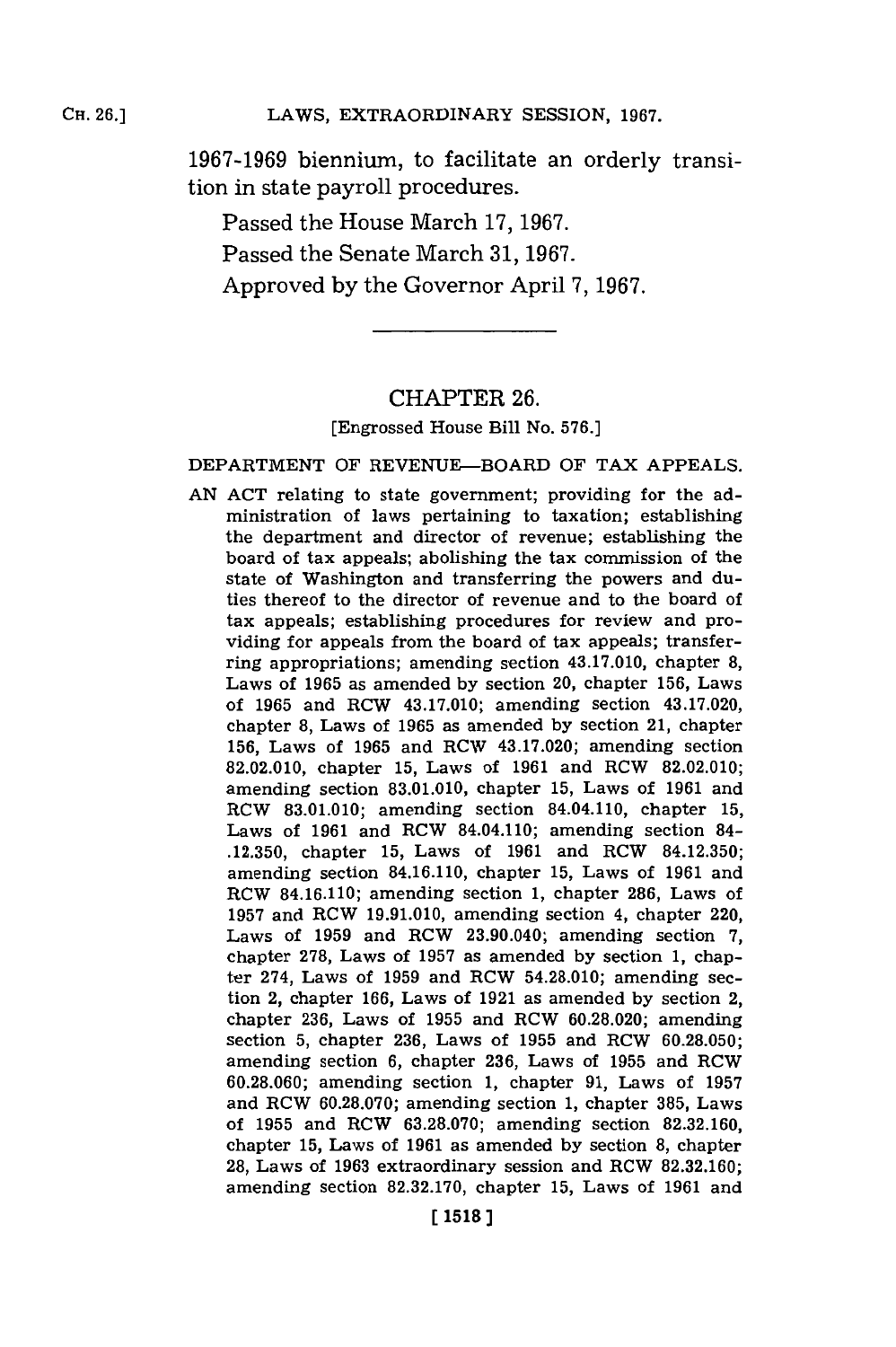RCW **82.32.170;** amending section **82.32.180,** chapter **15,** Laws of **1961** as last amended **by** section **5,** chapter 141, Laws of **1965** extraordinary session and RCW **82.32.180;** adding a new section to chapter **15,** Laws of **1961** and chapter **82.01** RCW; adding a new section to chapter **11.08** RCW; adding new sections to chapter **15,** Laws of **1961** and to Title **82** RCW and providing for a new chapter therein; and repealing sections **82.01.010** through 82.01.040, chapter **15,** Laws of **1961** and RCW **82.01.010** through 82.01.040.

## *Be it enacted by the Legislature of the State of Washington:*

Section **1.** The purpose of this **1967** amendatory act is to provide for a more efficient administration of the supervision and collection of state taxes and **pose of act.** other allied functions, to separate certain of the administrative and quasi-judicial functions of the taxing authority, and to provide a convenient and economical form in which the appeals of individual taxpayers may be determined.

Sec. 2. There is established a department of state **Department** government to be known as the department of reve- **Director.** nue of the state of Washington, of which the chief executive officer shall be known as the director of revenue.

Sec. 3. The director of revenue, hereinafter in **Director**as they may be revised or rescinded **by** the director **;** through the department of revenue, hereinafter in this **1967** amendatory act referred to as the department, shall:

**(1)** Assess and collect all taxes and administer all programs relating to taxes which are the responsibility of the tax commission at the time this **1967** amendatory act takes effect or which the legislature may hereafter make the responsibility of the director or of the department;

(2) Make, adopt and publish such rules and regulations as he may deem necessary or desirable to carry out the powers and duties imposed upon him or the department **by** the legislature: *Provided,*

**Department of revenue-Board of tax appeals. Pur-**

**of revenue-**

**[CH. 26.**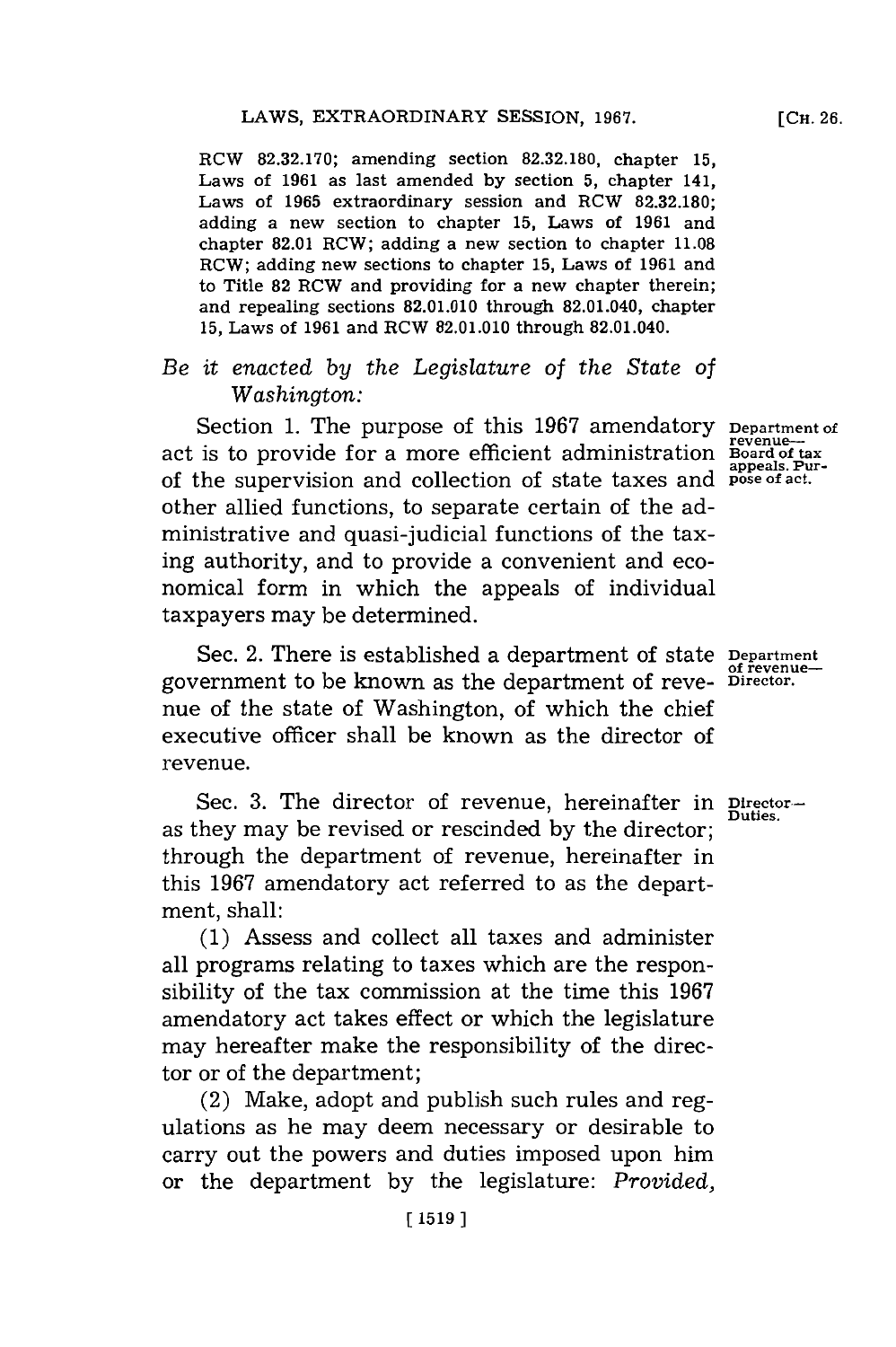**CH. 26.)**

**Dfeatent** That rules and regulations adopted **by** the tax commission prior to the effective date of this **1967** amendatory act shall remain in force until such time as they may be revised or rescinded **by** the director;

> **(3)** Provide **by** general regulations for an adequate system of departmental review of the actions of the department or of its officers and employees in the assessment or collection of taxes;

> (4) Maintain a tax research section with sufficient technical, clerical and other employees to conduct constant observation and investigation of the effectiveness and adequacy of the revenue laws of this state and of the sister states in order to assist the governor, the legislature and the director in estimation of revenue, analysis of tax measures, and determination of the administrative feasibility of proposed tax legislation and allied problems;

> **(5)** Recommend to the governor in a report at least sixty days before the meeting of any regular session of the legislature such amendments, changes in, and modifications of the revenue laws as seem proper and requisite to remedy injustice and irregularities in taxation, and to facilitate the assessment and collection of taxes in the most economical manner.

**Assistant di-** Sec. 4. The director shall have charge and gen- **rector-Other** eral supervision of the department of revenue. He shall appoint an assistant director for administration, hereinafter in this **1967** amendatory act referred to as the assistant director, and subject to the provisions of chapter 41.06 RCW may appoint and employ such clerical, technical and other personnel as may be necessary to carry out the powers and duties of the department.

duties-Re-<br>sponsibility.

**Delegation of** Sec. **5.** The director may delegate any power or **sponsibility.** duty vested in or transferred to him **by** law, or executive order, to the assistant director or to any of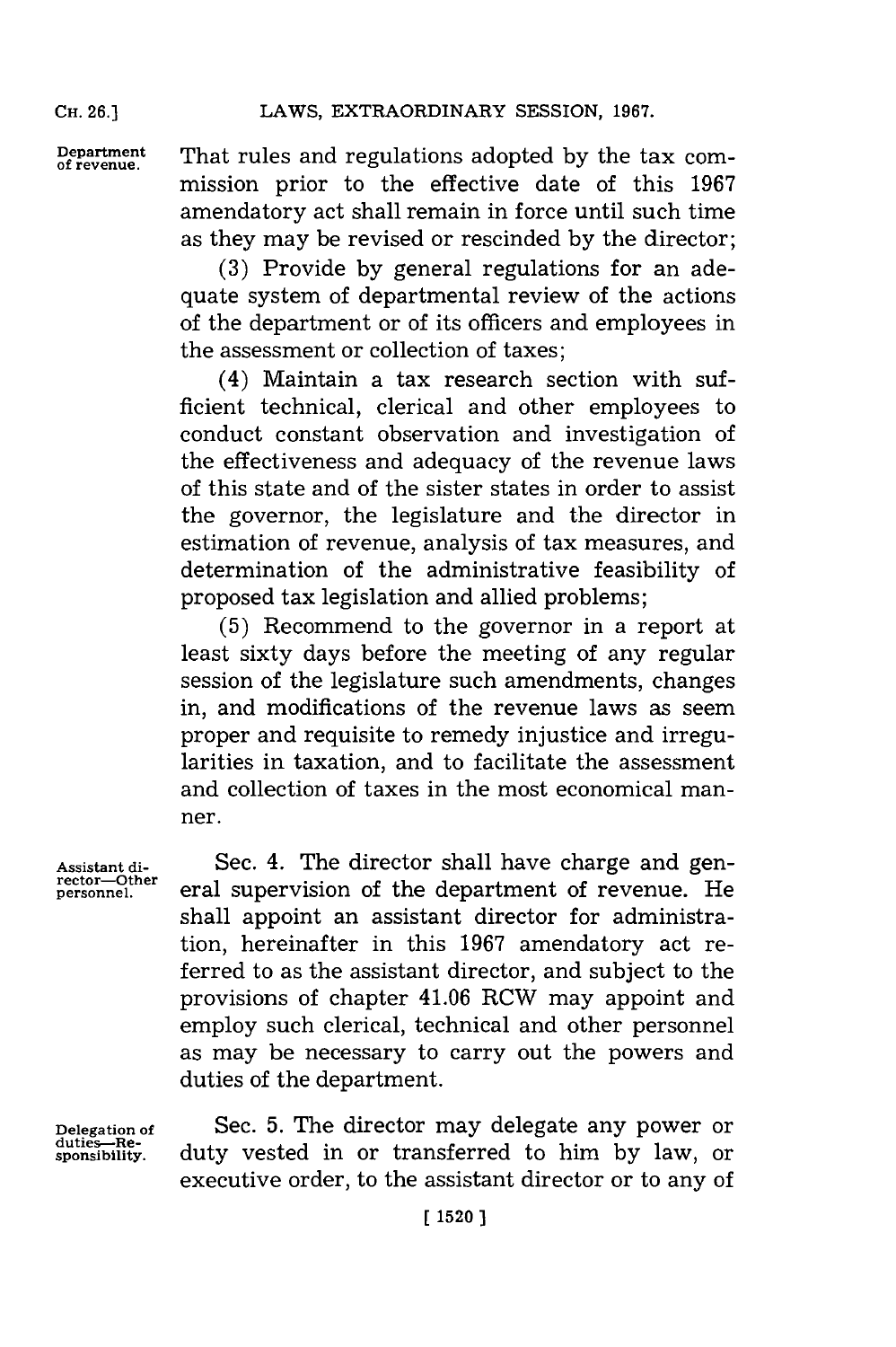the director's subordinates; but the director shall be responsible for the official acts of the officers and employees of the department.

Sec. **6.** There is added to chapter **15,** Laws **Of New section. 1961** and to chapter **82.01** RCW a new section to read as follows:

Except for the powers and duties devolved upon the board of tax appeals **by** the provisions of sections **30** through 48 of this **1967** amendatory act, the director of revenue shall, after the effective date of this **1967** amendatory act, exercise those powers, duties and functions theretofore vested in the tax commission of the state of Washington, including all powers, duties and functions of the commission acting as the commission or as the state board of equalization or in any other capacity.

Sec. 7. The tax commission of the state of Wash-  $_{\text{Tax}}$ ington is hereby abolished and, except for those **abolished.** powers, duties and functions provided for in sections **30** through 48 of this **1967** amendatory act herewith vested in the board of tax appeals created therein, its powers, duties and functions are transferred to the director of revenue.

Sec. **8.** The tax commission of the state of Washington shall transfer and deliver on the effective date of this **1967** amendatory act to the director of revenue and to the board of tax appeals, as the powers and duties assumed **by** such agencies under the provisions of this **1967** amendatory act shall indicate, all books, documents, records, papers and other writings which have been made, and all cabinets, files, furniture, office equipment, motor vehicles and other tangible property used or held in the exercise of the power and performance of the duties **by** this **1967** amendatory act transferred to the director of revenue and to the board of tax appeals.

**Assumption of duties-Former tax commission.**

**commission**

**Books, rec- ords, etc. of tax commission.**

**[CH. 26.**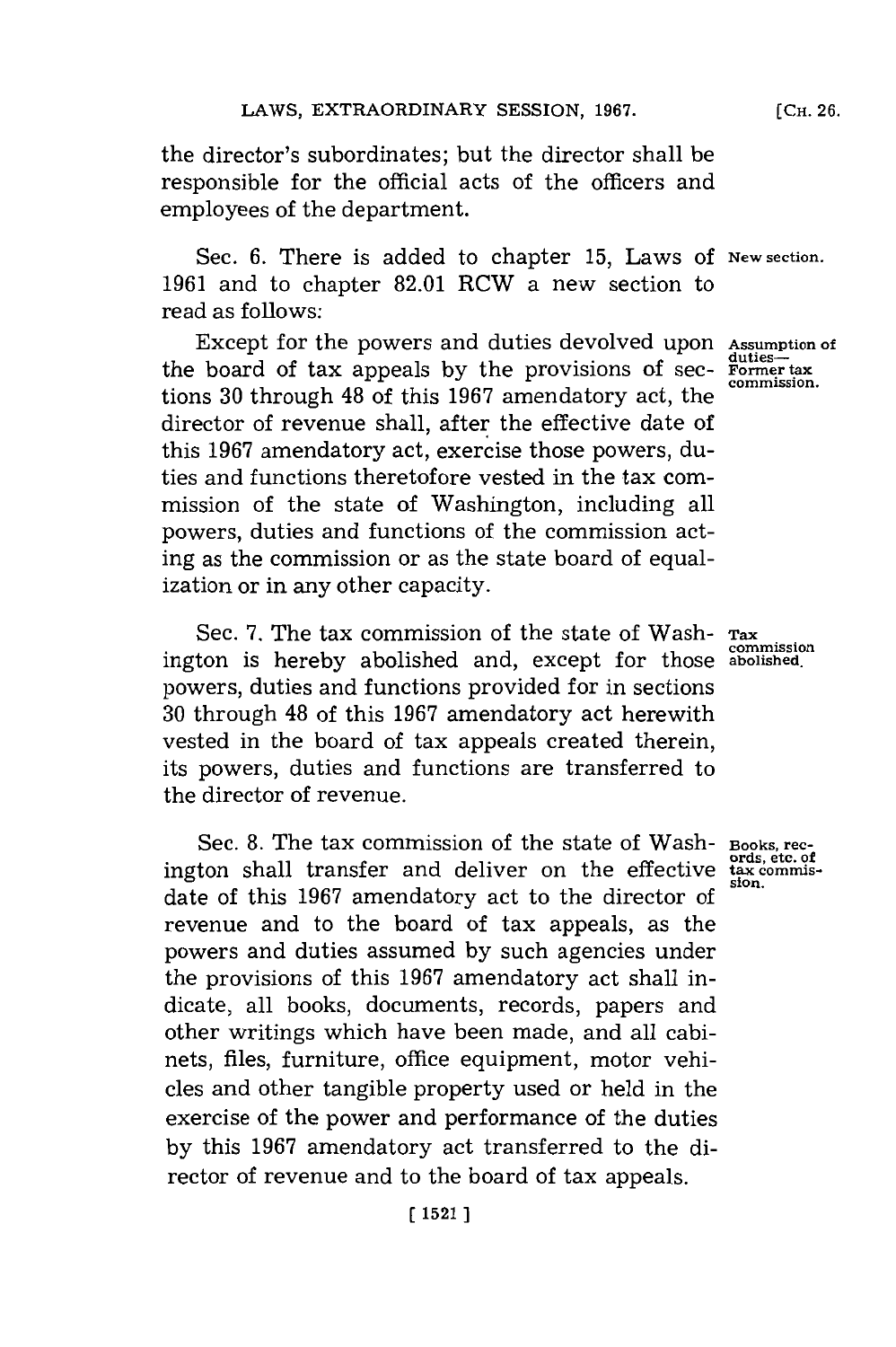#### LAWS, EXTRAORDINARY SESSION, 1967.

**Department of** Sec. **9. All** appropriations made to or for the tax **revenue.** commission of the state of Washington are hereby transferred and made available to the department of **Transfer of** revenue to be expended in carrying out the powers appropria-<br>tions. and duties imposed upon such department of revenue and the director of revenue.

**Transfer of** Sec. **10. All** employees of the tax commission who are employed in performing the functions vested hereby in the department of revenue and who are not exempted from the provisions of chapter 41.06 RCW shall, upon the effective date of this act, be transferred to the department of revenue.

> **All** such employees so transferred shall continue to be governed **by** the provisions of chapter 41.06 RCW without any loss of rights granted **by** said law.

Assist other Sec. 11. Assistance of the department of revenue<br>agencies in tax in the edministration or collection of these state equesting the administration or collection of those state taxes which are administered or collected **by** other state agencies may be requested **by** the agencies concerned. Such assistance may be given **by** the director to the extent that the limitations of time, personnel and the conduct of the duties of the department shall allow. The department shall be reimbursed **by** any agency to which assistance is rendered.

**RCW 43.17.010** Sec. 12. Section 43.17.010, chapter **8,** Laws of **<sup>1965</sup>** amened. as amended **by** section 20, chapter **156,** Laws of **<sup>1965</sup>** and RCW 43.17.010 are each amended to read as **follows:**

State depart-<br>ments **and solution** in the state govern-<br>ments and state in the state of the state and the state of the state of the state of the state of the state of the state of the state of the state of the state of the **enumerated.** ment which shall be known as **(1)** the department of public assistance, (2) the department of institutions, **(3)** the department of health, (4) the department of conservation, **(5)** the department of labor and industries, **(6)** the department of agriculture, **(7)** the department of fisheries, **(8)** the department of game, **(9)** the department of highways, **(10)** the

### **CH. 26.]**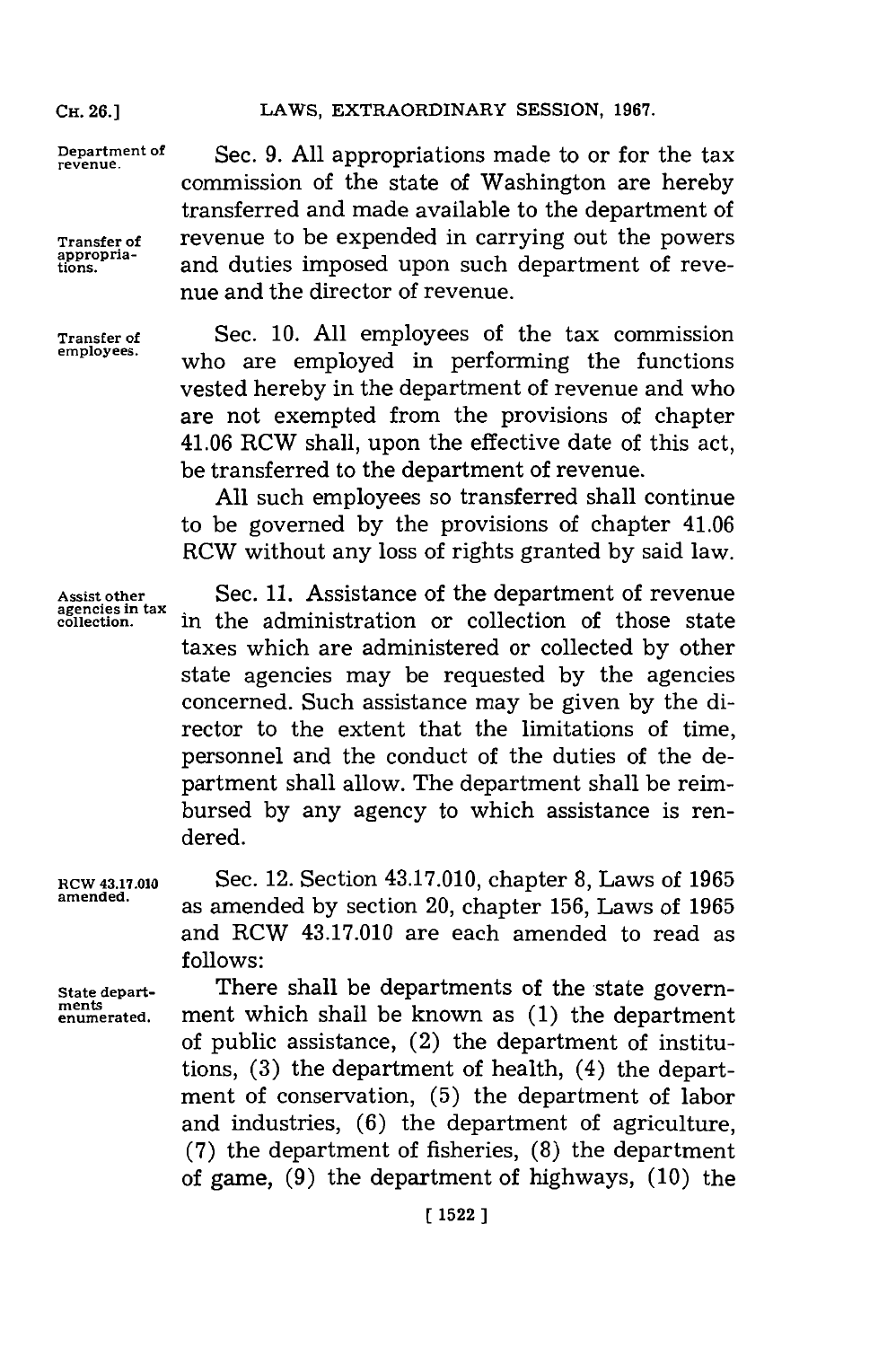department of motor vehicles, **(11)** the department of general administration, (12) the department of commerce and economic development and **(13)** the department of revenue, which shall be charged with the execution, enforcement, and administration of such laws, and invested with such powers and required to perform such duties, as the legislature may provide.

### **NOTE: See also section 12, chapter 242, Laws of 1967.**

Sec. **13.** Section 43.17.020, chapter **8,** Laws of **1965 RCW 43.17.020** as amended by section 21, chapter 156, Laws of 1965 and RCW 43.17.020 are each amended to read as **follows:**

There shall be a chief executive officer of each **Executive offi- cers of state** department to be known as: **(1)** The director of **departmnts** public assistance,  $(2)$  the director of institutions, **(3)** the director of health, (4) the director of conservation, **(5)** the director of labor and industries, **(6)** the director of agriculture, **(7)** the director of fisheries, **(8)** the director of game, **(9)** the director of highways, **(10)** the director of motor vehicles, **(11)** the director of general administration, (12) the director of commerce and economic development and **(13)** the director of revenue.

Such officers, except the director of highways, shall be appointed **by** the governor, with the consent of the senate, and hold office at the pleasure of the governor. If a vacancy occurs while the senate is not in session, the governor shall make a temporary appointment until the next meeting of the senate, when he shall present to that body his nomination for the office. The director of highways shall be appointed **by** the state highway commission.

**NOTE: Sec also section 13, chapter 242, Laws of 1967.**

Sec. 14. Section **82.02.010,** chapter **15,** Laws **Of** RCW **2.02.010** 1961 and RCW 82.02.010 are each amended to read as follows: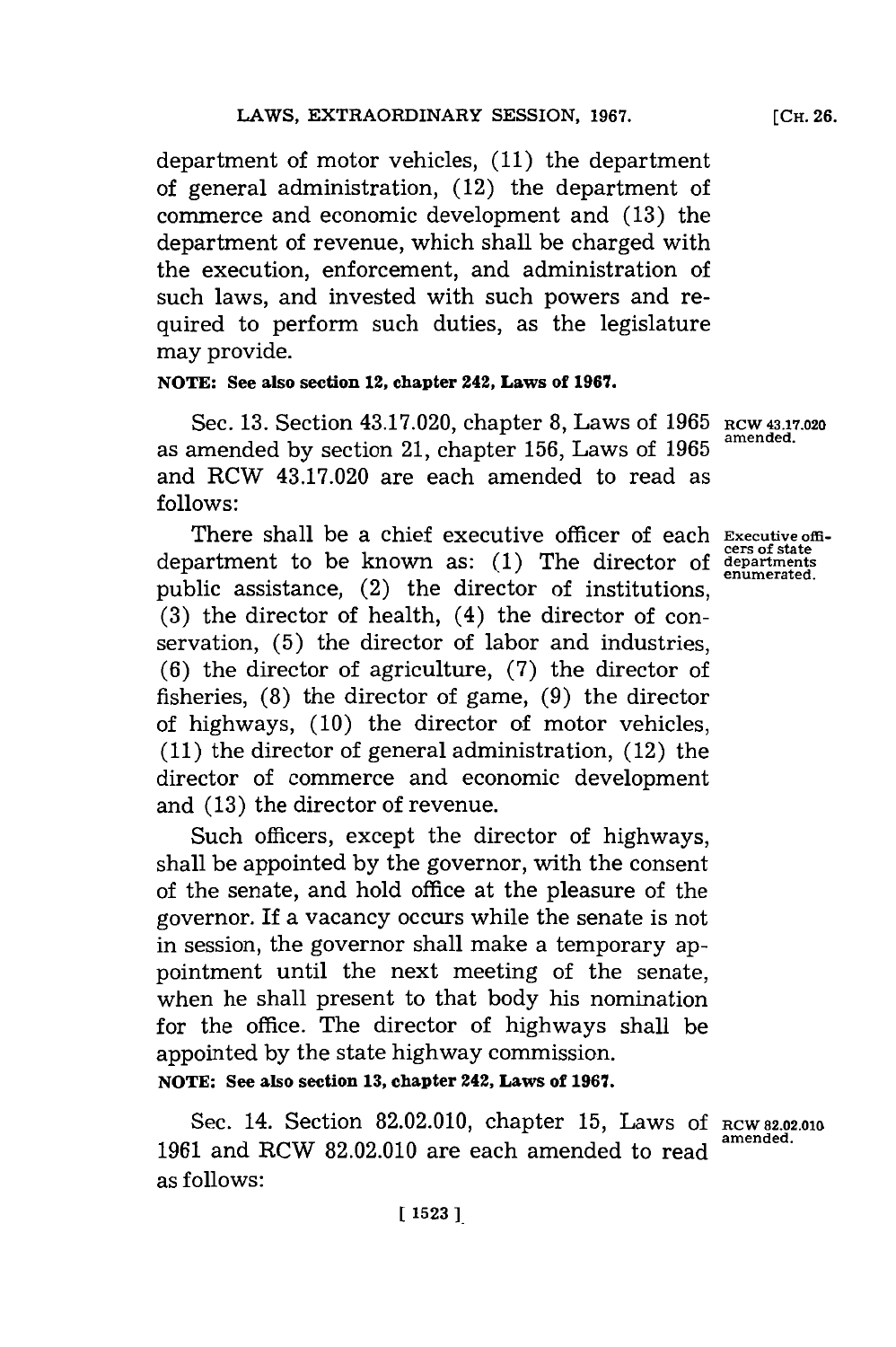LAWS, EXTRAORDINARY SESSION, 1967.

**CH. 26.1**

Department **For the purpose of this title, unless otherwise** required **by** the context:

**(1)** The terms "tax commission", "department of revenue", "state board of equalization" and "reve-**Definitions.** nue department" and the words "commission" and "department" mean the department of revenue of the state of Washington;

> (2) The word "director" means the director of the department of revenue of the state of Washington;

> **(3)** The word "taxpayer" includes any individual, group of individuals, corporation, or association liable for any tax or the collection of any tax hereunder, or who engages in any business or performs any act for which a tax is imposed **by** this title;

> (4) Words in the singular number shall include the plural and the plural shall include the singular. Words in one gender shall include all other genders.

**RCW 83.1.010** Sec. **15.** Section **83.01.010,** chapter **15,** Laws of **amended. 1961** and RCW **83.01.010** are each amended to read as follows:

**Definitions.** For the purposes of this title, unless otherwise required **by** the context:

> **(1)** "Supervisor" means and refers to the director of revenue of the state of Washington;

> (2) "Tax commission", "commission" or "department" means the department of revenue of the state of Washington;

> **(3)** "Taxpayer" includes any individual, group of individuals, corporation, or association liable for any tax or the collection of any tax under the provisions of this title, or who engages in any business or performs any act for which a tax is imposed **by** this title;

> (4) Words in the singular number shall include the plural and the plural shall include the singular;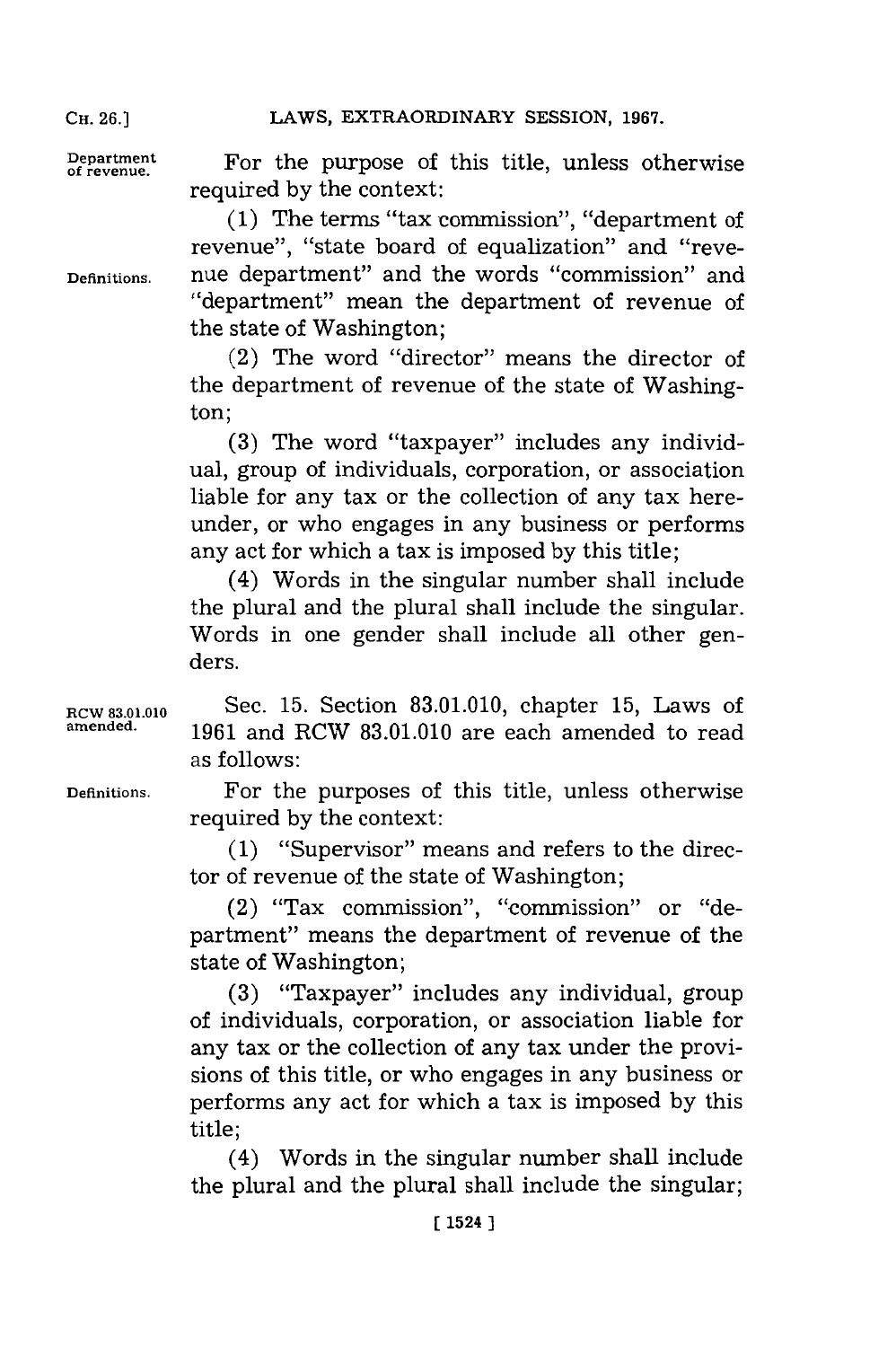**(5)** Words in one gender shall include all other genders.

Sec. **16.** Section 84.04.110, chapter **15,** Laws **Of RCW 84.04.110 <sup>1961</sup>**and RCW 84.04.110 are each amended to read **amended.** as follows:

"Tax commission" shall be held and construed to **"Tax com**mean the department of revenue of the state of **"department**" Washington.

Sec. **17.** Section **84.12.350,** chapter **15,** Laws **Of RCW 84.12.350 <sup>1961</sup>**and RCW **84.12.350** are each amended to read **amended.** as follows:

Upon determination by the department of reve- **Taxation of**<br>e of the true and correct actual cash value of the **the public utili**hue of the true and correct actual cash value of the property appearing on such rolls it shall apportion assessment. such value to the respective counties entitled thereto, as hereinafter provided, and shall determine the equalized assessed valuation of such property in each such county and in the several taxing districts therein, **by** applying to such actual apportioned value the same ratio as the ratio of assessed to actual value of the general property in such county: *Provided,* That, whenever the amount of the true and correct value of the operating property of any company otherwise apportionable to any county or other taxing district shall be less than two hundred fifty dollars, such amount need not be apportioned to such county or taxing district but may be added to the amount apportioned to an adjacent county or taxing district.

Sec. **18.** Section 84.16.110, chapter **15,** Laws **Of RCW** 8416.110 **1961** and RCW 84.16.110 are each amended to read as **follows:**

Upon determination **by** the department of reve- **Taxation of private car** nue of the true and correct actual cash value of the **companies.** property appearing on such rolls the department **ment of**<br>assessment. shall apportion such value to the respective counties entitled thereto as hereinafter provided, and shall

**Apportion-**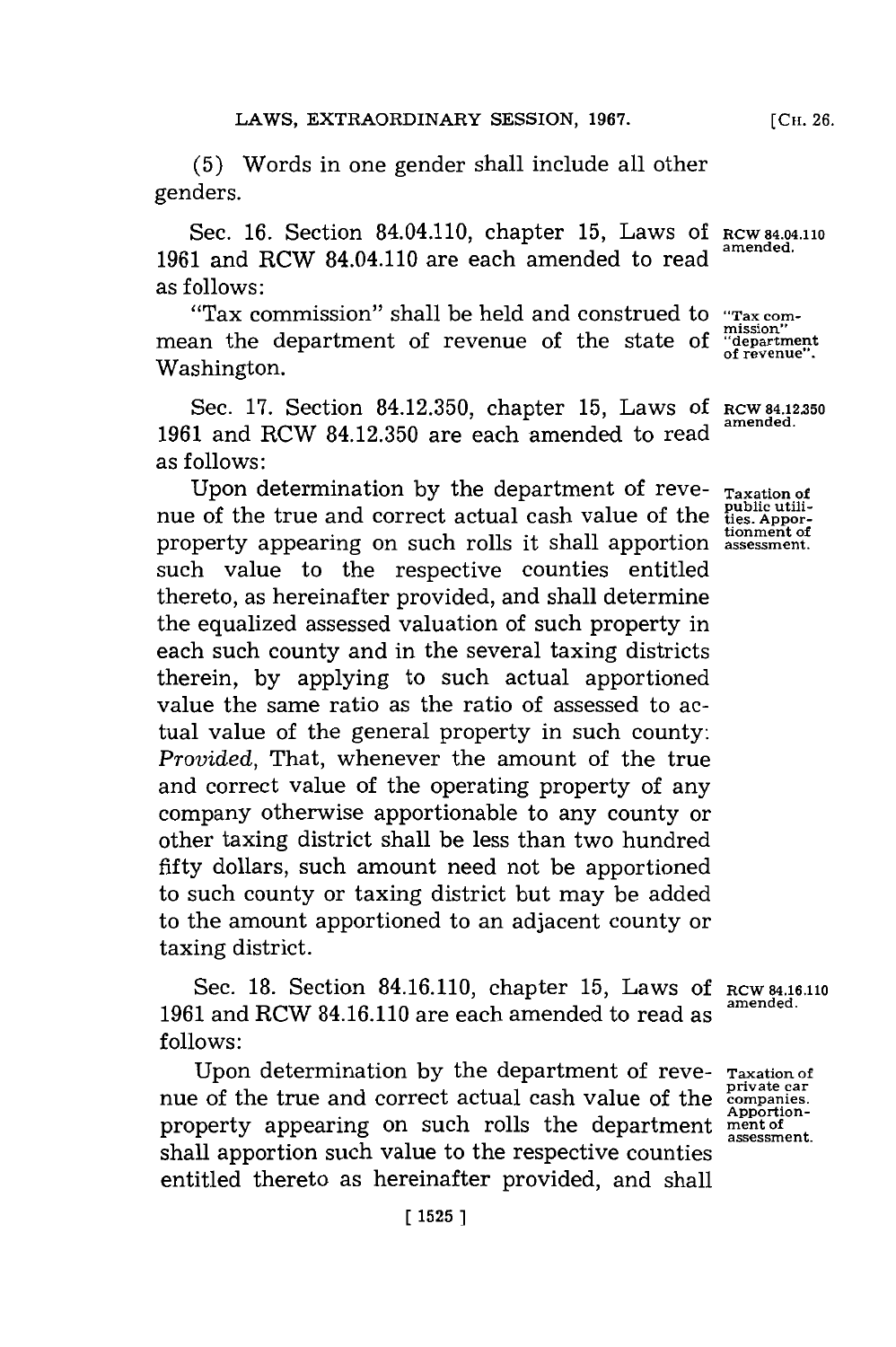#### **CH.** 26.]LAWS, EXTRAORDINARY **SESSION, 1967. CH. 26.]**

**Department of revenue .** determine the equalized or assessed valuation of such property in such counties **by** applying to such actual apportioned value the same ratio as the ratio of assessed to actual value of the general property of the respective counties: *Provided,* That, whenever the amount of the true and correct value of the operating property of any company otherwise apportionable to any county shall be less than two hundred fifty dollars, such amount need not be apportioned to such county but may be added to the amount apportioned to an adjacent county..

**New section.**

Sec. **19.** There is added to chapter **11.08** RCW a new section to read as follows:

The term "tax commission" as used in this chapter shall be held and construed to mean the department of revenue of the state of Washington.

RCW **1.91.010** Sec. 20. Section **1,** chapter **286,** Laws of **1957** and **amended.** RCW **19.91.010** are each amended to read as follows:

**Cigarette** When used in this chapter, the following words<br> **Sales tax-property** and phrases shall have the meaning ascribed to them Cigarette **Definitions, Michael State of the mail of the mail of the meaning ascribed to them**<br>Definitions. and phrases shall have the meaning ascribed to them in this section, except where the context clearly indicates a different meaning:

> **(1)** "Person" means and includes any individual, firm, association, company, partnership, corporation, joint stock company, club, agency, syndicate, municipal corporation, or other political subdivision of this state, trust, receiver, trustee, fiduciary and conservator.

(2) "Wholesaler" includes any person who:

(a) Purchases cigarettes directly from the manufacturer, or

**(b)** Purchases cigarettes from any other person who purchases from or through the manufacturer, for the purpose of bona fide resale to retail dealers or to other persons for the purpose of resale only, or

(c) Services retail outlets **by** the maintenance of an established place of business for the purchase of

**"Tax com- mission" means "department of revenue".**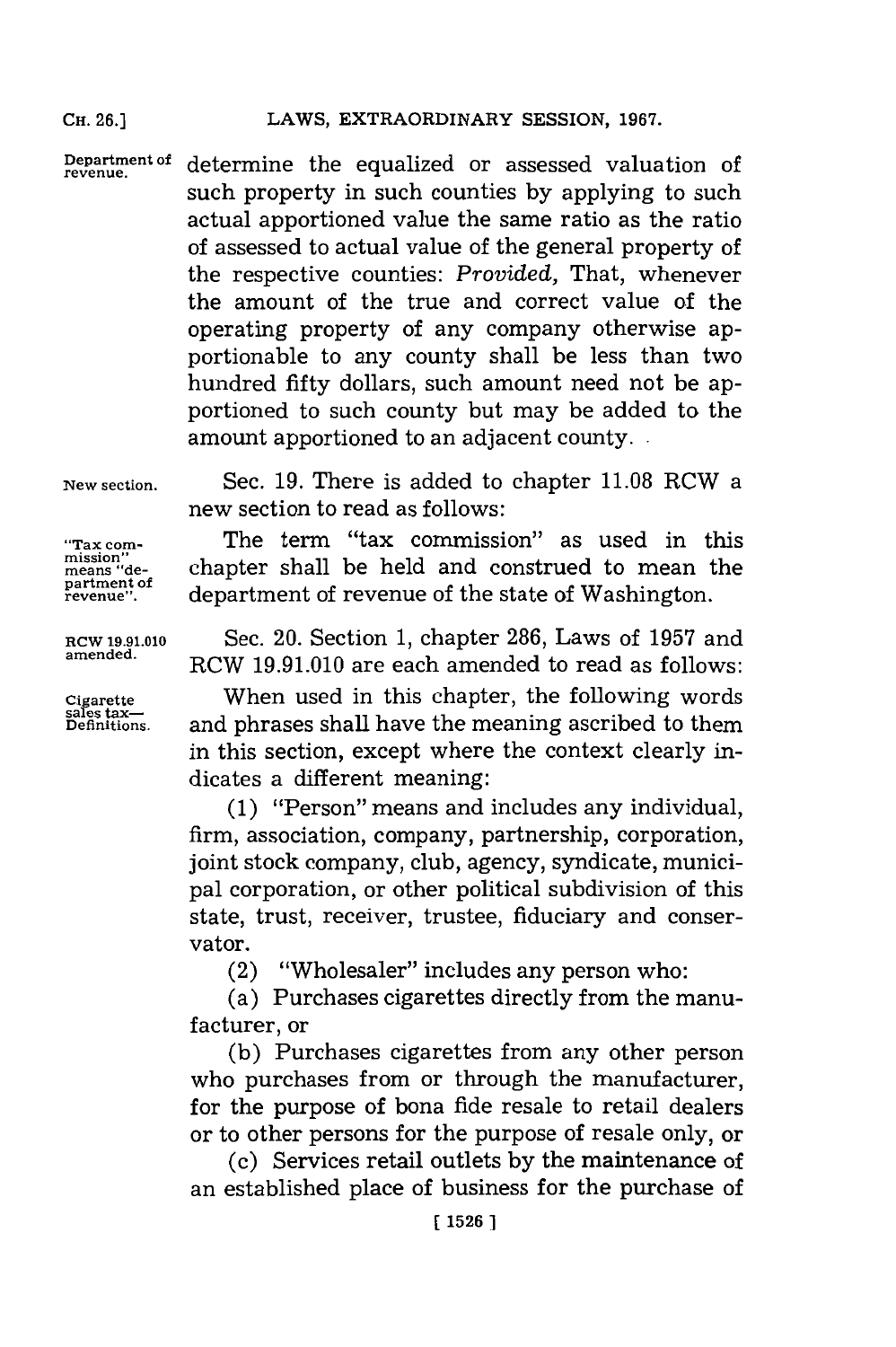cigarettes, including, but not limited to, the maintenance of warehousing facilities for the storage and distribution of cigarettes.

Nothing contained herein shall prevent a person from qualifying in different capacities as both a "wholesaler" and "retailer" under the applicable provisions of this chapter.

**(3)** "Retailer" means and includes any person who operates a store, stand, booth, concession, or vending machine for the purpose of making sales of cigarettes at retail.

(4) "Tax commission"~ means the department of revenue of the state of Washington.

**(5)** "Cigarettes" means any roll for smoking made wholly or in part of tobacco, irrespective of size or shape and whether or not such tobacco is flavored, adulterated, or mixed with any other ingredient, the wrapper or cover of which is made of paper or any other substance or material except tobacco.

**(6)** "Sale" means any transfer for a consideration, exchange, barter, gift, offer for sale and distribution, in any manner, or **by** any means whatsoever.

**(7)** "Sell at wholesale", "sale at wholesale" and "wholesale" sales mean and include any bona fide transfer of title to cigarettes for a valuable consideration, made in the ordinary course of trade or in the usual conduct of the wholesaler's business, to a retailer for the purpose of resale.

**(8)** "Sell at retail", "sale at retail" and "retail sales" mean and include any transfer of title to cigarettes for a valuable consideration, made in the ordinary course of trade or usual conduct of the seller's business, to the purchaser for consumption or use.

**(9)** "Basic cost of cigarettes" means the invoice cost of cigarettes to the retailer or wholesaler, as the case may be, or the replacement cost of cigarettes to the retailer or wholesaler, as the case may be, in the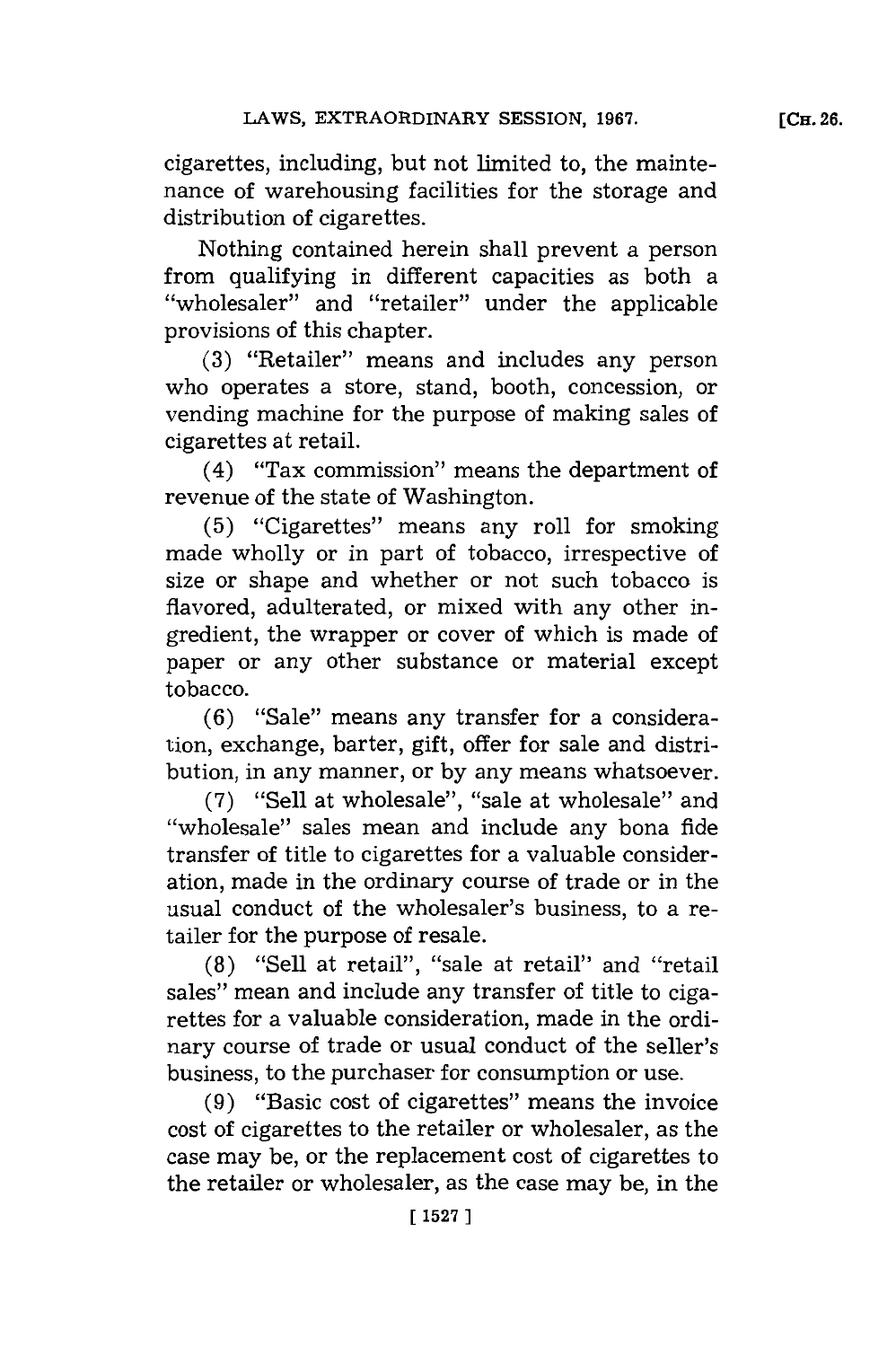**CH. 26.]**

Department of quantity last purchased, whichever is lower, less all trade discounts and customary discounts for cash, to which shall be added the full face value of any stamps which may be required **by** any cigarette tax act of this state and **by** ordinance of any municipality thereof, now in effect or hereafter enacted, if not already included **by** the manufacturer in his list price.

> **(10)** (a) The term "cost to the wholesaler" means the "basic cost of cigarettes" to the wholesaler plus the "cost of doing business **by** the wholesaler" which said cost of doing business amount shall be expressed percentage-wise in the ratio that said wholesalers "cost of doing business" bears to said wholesalers dollar volume per annum., and said "cost of doing business by the wholesaler" shall be evidenced and determined **by** the standards and methods of accounting regularly employed **by** him in his allocation of overhead costs and expenses, paid or incurred, and must include, without limitation, labor costs (including reasonable salaries for partners, executives, and officers), rent, depreciation, selling cost, maintenance of equipment, delivery costs, all types of licenses, taxes, insurance and advertising.

> **(b)** In the absence of the filing with the department of revenue of satisfactory proof of a lesser or higher cost of doing business **by** the wholesaler making the sale, the "cost of doing business **by** the wholesaler" shall be presumed to be four percent of the "basic cost of cigarettes" to the wholesaler, plus cartage to the retail outet, if performed or paid for **by** the wholesaler, which cartage cost, in the absence of the filing with the department of revenue of satisfactory proof of a lesser or higher cost, shall be deemed to be one-half of one percent of the "basic cost of cigarettes" to the wholesaler.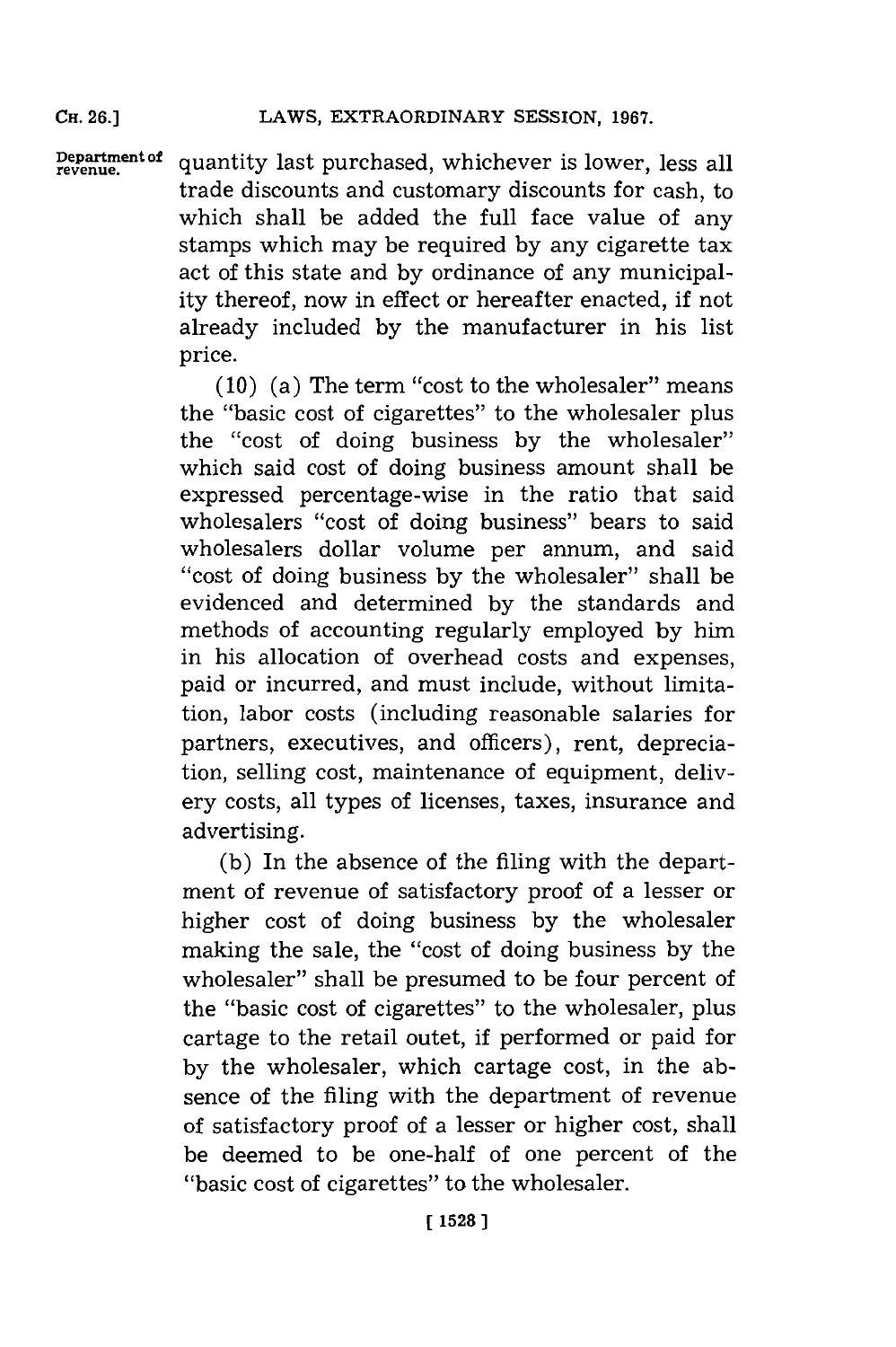**(11)** (a) The term "cost to the retailer" means the "basic cost of cigarettes" to the retailer plus the "cost of doing business by the retailer" which said cost of doing business amount shall be expressed percentage-wise in the ratio that said retailers "cost of doing business" bears to said retailers dollar volume per annum, and said "cost of doing business **by** the retailer" shall be evidenced and determined **by** the standards and methods of accounting regularly employed **by** him in his allocation of overhead costs and expenses, paid or incurred, and must include, without limitation, labor (including reasonable salaries for partners, executives, and officers), rent, depreciation, selling costs, maintenance of equipment, delivery costs, all types of licenses, taxes, insurance and advertising: *Provided,* That any retailer who, in connection with the retailer's purchase, receives not only the discounts ordinarily allowed upon purchases **by** a retailer but also, in whole or in part, discounts ordinarily allowed upon purchases **by** a wholesaler shall, in determining "ccost to the retailer", pursuant to this subdivision, add the "cost of doing business **by** the wholesaler," as defined in subdivision **(10)** of this section, to the "basic cost of cigarettes" to said retailer, as well as the "cost of doing business **by** the retailer".

**(b)** In the absence of the filing with the department of revenue of satisfactory proof of a lesser or higher cost of doing business **by** the retailer making the sale, the "cost of doing business **by** the retailer" shall be presumed to be ten percent of the "basic cost of cigarettes" to the retailer.

(c) In the absence of the filing with the department of revenue of satisfactory proof of a lesser or higher cost of doing business, the "cost of doing business **by** the retailer", who, in connection with the retailer's purchase, receives not only the discounts ordinarily allowed upon purchases **by** a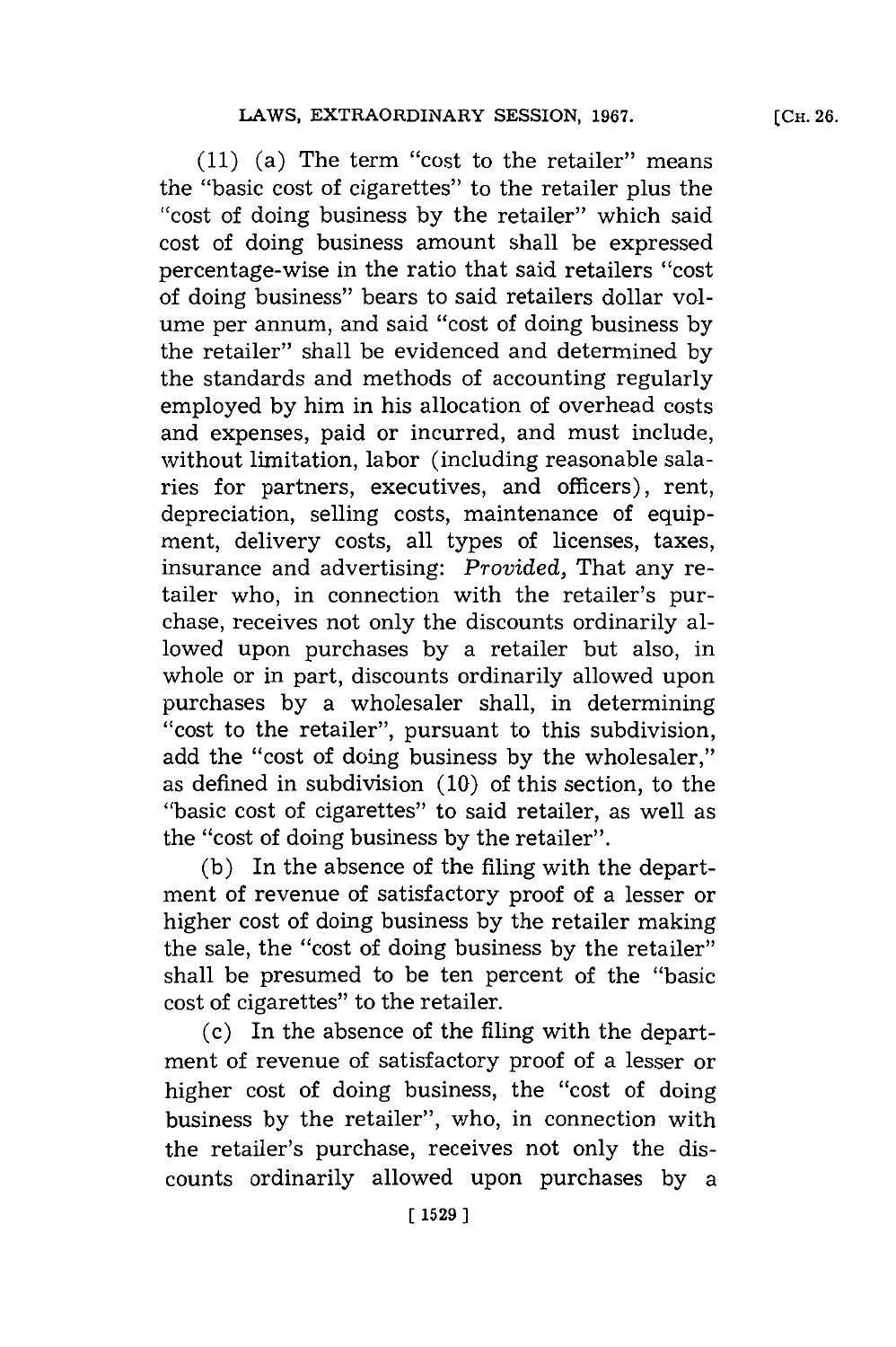Department of retailer but also, in whole or in part, the discounts ordinarily allowed upon purchases **by** a wholesaler, shall be presumed to be ten percent of the sum of the "basic cost of cigarettes" and the "cost of doing business **by** the wholesaler".

> (12) "Business day" means any day other than a Sunday or a legal holiday.

RCW 23.90.040 Sec. 21. Section 4, chapter 220, Laws of **1959** and RCW 23.90.040 are each amended to read as follows:

Massachusetts **(1)** Any Massachusetts trust desiring to do trusts—Filing<br>trust instru-<br>ment—buties business in this state shall file with the secretary of<br>of state and state a verified conv of the trust instrument creating of state and<br>county state a verified copy of the trust instrument creating<br>agencies. Such a trust and any amendment thereto, the assuch a trust and any amendment thereto, the assumed business name, if any, and the names and addresses of its trustees; and it shall also file true copies of the foregoing with the county auditor in the county in which it has its principal place of business in this state, and also in any county in which it owns any real property.

> (2) Any person dealing with such Massachusetts trust shall be bound **by** the terms and conditions of the trust instrument and any amendments thereto so filed.

> **(3)** Any Massachusetts trust created under this chapter or entering this state pursuant thereto shall pay such taxes and fees as are imposed **by** the laws, ordinances, and resolutions of the state of Washington and any counties and muncipalities thereof on domestic and foreign corporations, respectively, on an identical basis therewith. In computing such taxes and fees, the shares of beneficial interest of such a trust shall have the character for tax purposes of shares of stock in private corporations.

> (4) Any Massachusetts trust shall be subject to such applicable provisions of law, now or hereafter enacted, with respect to domestic and foreign corporations, respectively, as relate to the issuance of securities, filing of required statements or reports,

**CH. 26.]**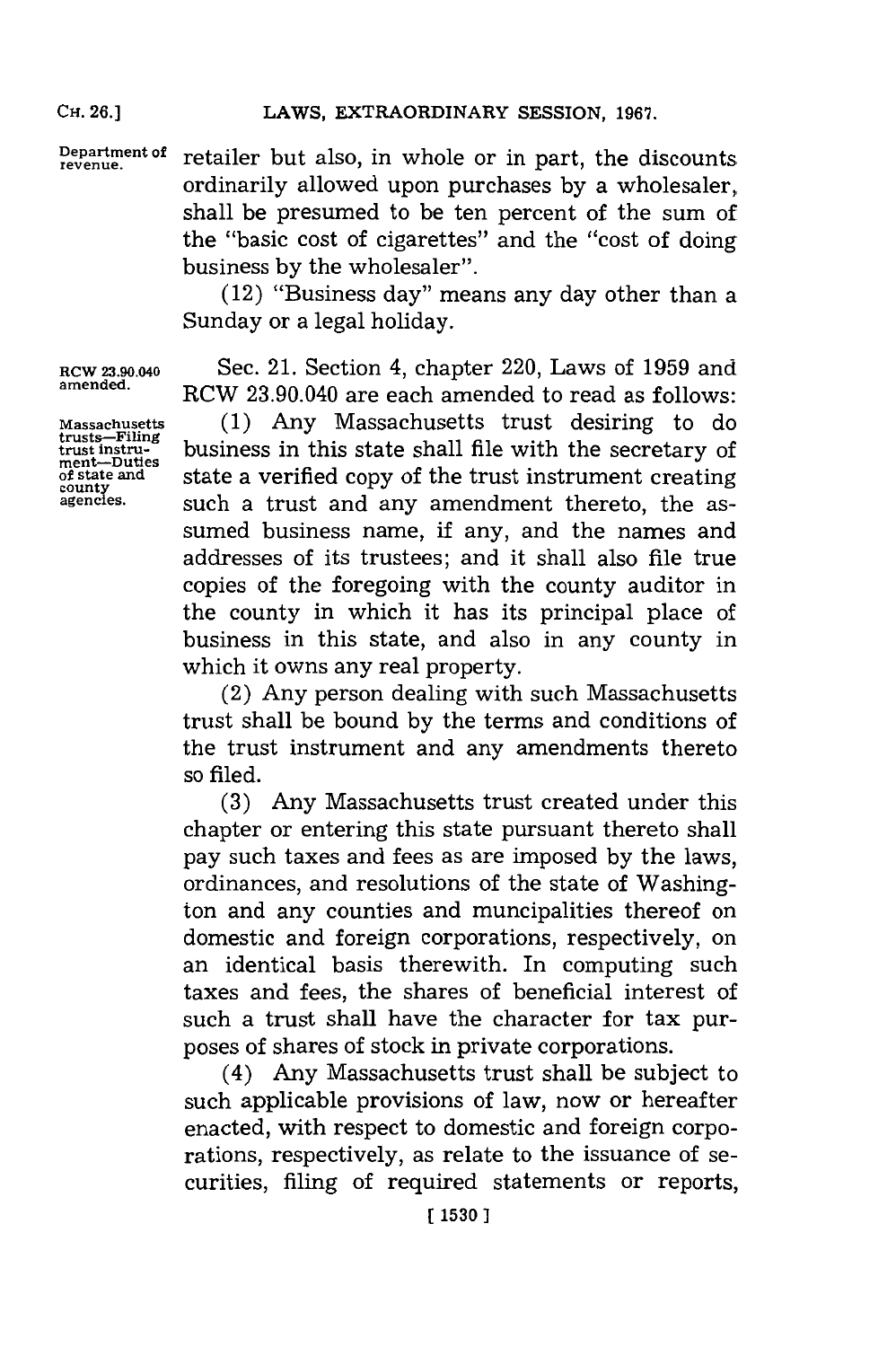service of process, general grants of power to act, right to sue and be sued, limitation of individual liability of shareholders, rights to acquire, mortgage, sell, lease, operate and otherwise to deal in real and personal property, and other applicable rights and duties existing under the common law and statutes of this state in a manner similar to those applicable to domestic and foreign corporations.

**(5)** The secretary of state, director of motor vehicles, and the department of revenue of the state of Washington, and the several county auditors in which any such Massachusetts trust shall have its principal place of business or own any real property are each authorized and directed to prescribe binding rules and regulations applicable to said Massachusetts trusts consistent with this chapter.

Sec. 22. Section 7, chapter 278, Laws of 1957 as  $RCW$  54.28.010 amended **by** section **1,** chapter 274, Laws of **1959** and **amended.** RCW 54.28.010 are each amended to read as follows:

As used in this chapter:

"Tax commission" means the department **Of Public utility districts.** revenue of the state of Washington; **Privalent Separate Separate Separate Separate Separate Separate Separate**<br>Investor

"Operating property" means all of the property **Definitions.** utilized **by** a public utility district in the operation of a plant or system for the generation, transmission, or distribution of electric energy for sale;

"Taxing districts" means counties, cities, towns, school districts, and road districts;

''Distributes to consumers"~ means the sale of electric energy to ultimate consumers thereof, and does not include sales of electric energy for resale **by** the purchaser;

"Wholesale value" means all costs of a public utility district associated with the generation and transmission of energy from its own generation and transmission system to the point or points of interconnection with a distribution system owned and used **by** a district to distribute such energy to con-

**[CH. 26.**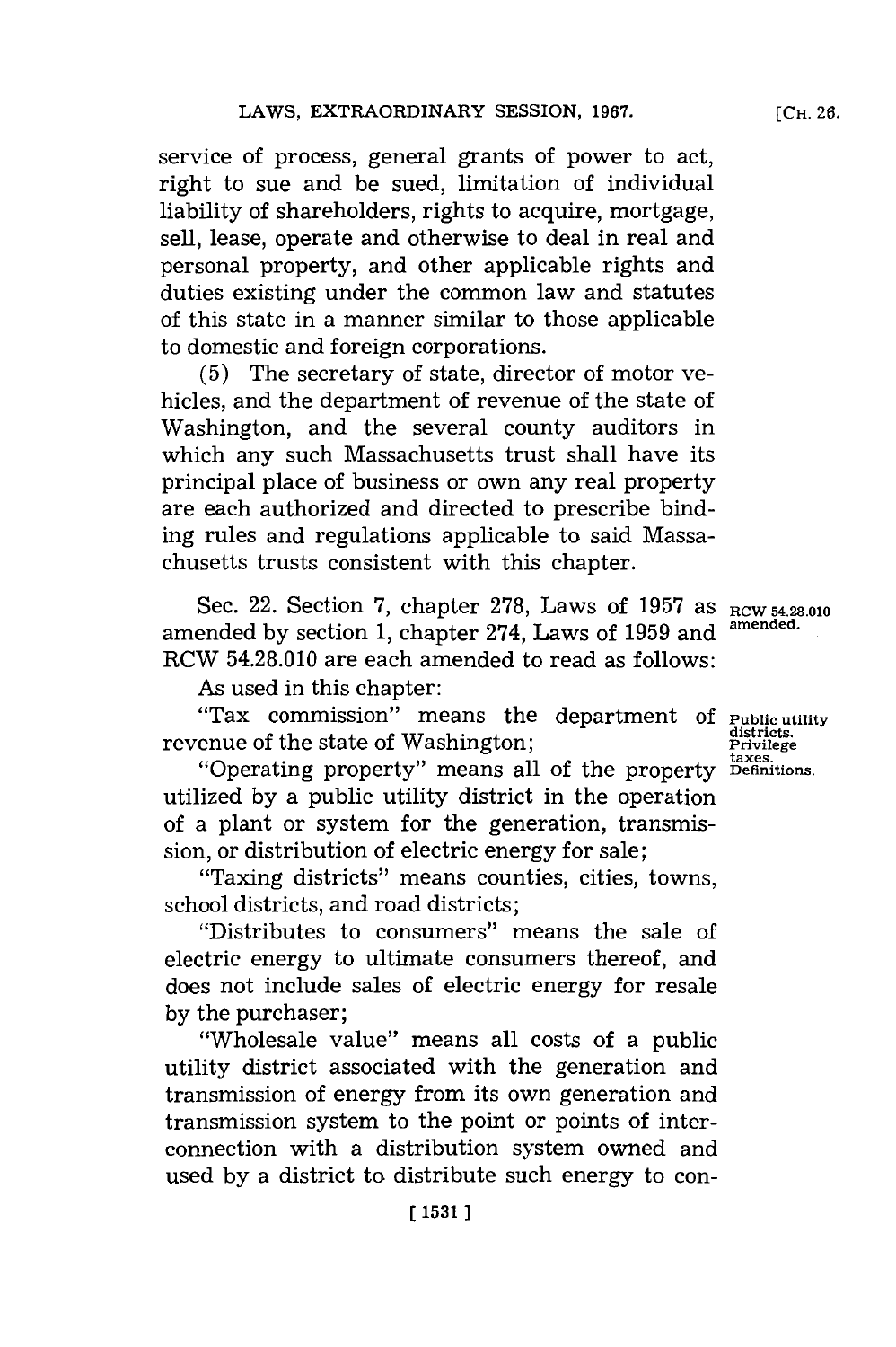#### CH. 26.] LAWS, EXTRAORDINARY SESSION, 1967.

Department of sumers, or in the event a distribution system owned **by** a district is not used to distribute such energy, then the term means the gross revenues derived **by** a district from the sale of such energy to consumers.

**-Liens for**<br>taxes-Excess<br>over liens.

RCW **6.28.020** Sec. **23.** Section 2, chapter **166,** Laws of **1921** as **amended,** amended **by** section 2, chapter **236,** Laws of **1955** and RCW **60.28.020** are each amended to read as follows: **Public works** After the expiration of the thirty day period, and after receipt of the department of revenue's certificate, the reserve in excess of a sum sufficient to discharge the taxes certified as due or to become due **by** the department of revenue, and the claims of materialmen and laborers who have filed their claims, together with a sum sufficient to defray the cost of foreclosing the liens of such claims, and to pay attorneys' fees, shall be paid to the contractor.

RCW **60.28.050** Sec. 24. Section **5,** chapter **236,** Laws of **1955** and **amended.** RCW **60.28.050** are each amended to read as follows: **Public works** Upon final acceptance of a contract, the state, **-Liens for** county or other municipal officer charged with the duty of disbursing or authorizing disbursement or payment of such contracts shall forthwith notify the department of revenue of the completion of said contract. Such officer shall not make any payment from the retained percentage fund to any person, until he has received from the department of revenue a certificate that all taxes, increases and penalties due from the contractor, and all taxes due and to become due with respect to such contract have been paid in full or that they are, in the department's opinion, readily collectible without recourse to the state's lien on the retained percentage.

RCW **60.28.060** Sec. **25.** Section **6,** chapter **236,** Laws of **1955** and **amended.** RCW **60.28.060** are each amended to read as follows: **Taxes paid.** If within thirty days after receipt of notice **by** the department of revenue of the completion of the contract, the amount of all taxes, increases and pen-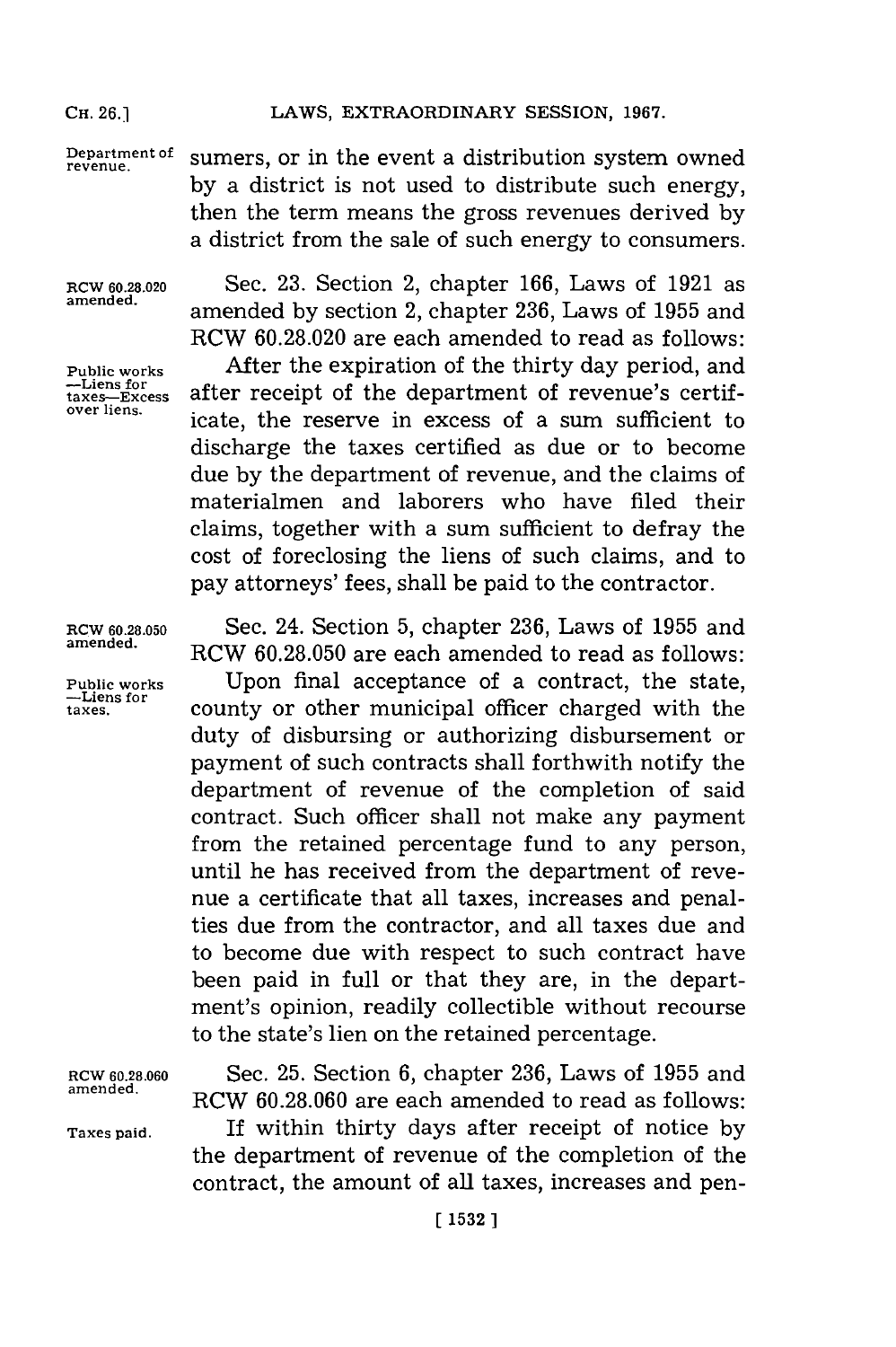**[CH. 26.**

alties due from the contractor or any of his successors or assignees or to become due with respect to such contract have not been paid, the department of revenue may certify to the disbursing officer the amount of all taxes, increases and penalties due from the contractor, together with the amount of all taxes due and to become due with respect to the contract and may request payment thereof to the department of revenue in accordance with the priority provided **by** this chapter. The disbursing officer shall within ten days after receipt of such certificate and request pay to the department of revenue the amount of all taxes, increases and penalties certified to be due or to become due with respect to the particular contract, and, after payment of all claims which **by** statute are a lien upon the retained percentage withheld **by** the disbursing officer, shall pay to the department of revenue the balance, if any, or so much thereof as shall be necessary to satisfy the claim of the department of revenue for the balance of all taxes, increases or penalties shown to be due **by** the certificate of the department of revenue. **If** the contractor owes no taxes imposed pursuant to Title **82,** the department of revenue shall so certify to the disbursing officer.

Sec. **26.** Section **1,** chapter **91,** Laws of **1957** and **RCW 60.28.070** RCW 60.28.070 are each amended to read as follows:

Where final completion of a contract executed by **Public works**<br>Washington state highway commission for the  $\frac{1 \text{Liens for}}{\text{taxse}-\text{Delay}}$ the Washington state highway commission for the construction of any road, bridge, street, or any part of a public highway is delayed **by** any unforeseen condition beyond the control of the contractor and the reservation of moneys earned as required herein shall work undue hardship on the contractor, then the highway commission thirty days after completion of all work required under the contract other than that delayed **by** such unforeseen condition and no taxes having been certified as due or to become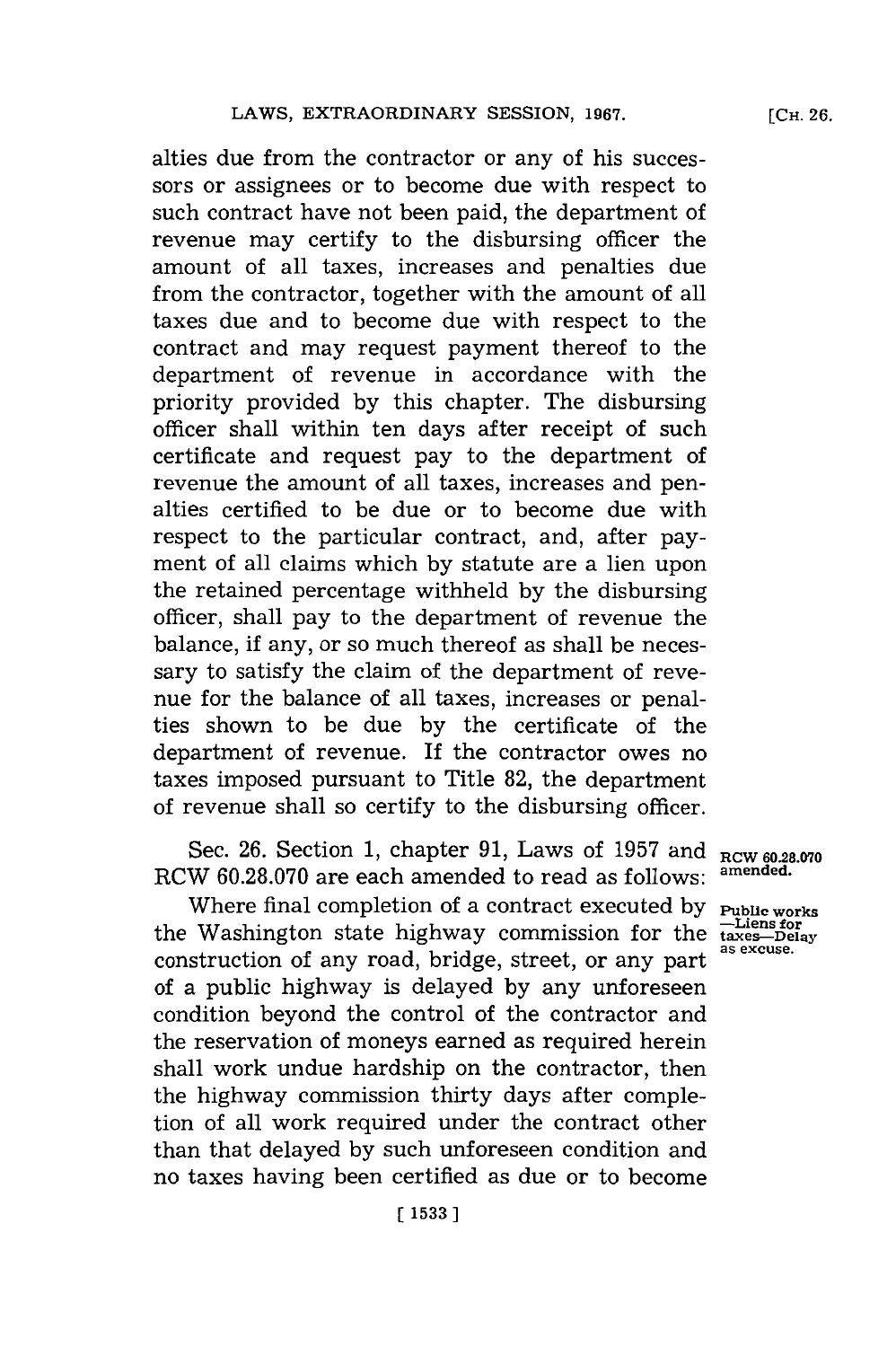#### LAWS, EXTRAORDINARY SESSION, 1967.

**Department of revenue.** due **by** the department of revenue and no claims filed **by** any materialman or laborer, may at its discretion order funds reserved for the work actually completed paid to the contractor upon the contractor's delivering good and sufficient bond, with two or more sureties, or with a surety company, in the amount of the reserved funds then paid to the contractor, to the effect that no taxes shall be certified or claims filed for work done other than that delayed **by** the unforeseen condition within a period of thirty days following final acceptance of said improvement or work as completed; and if such taxes are certified or claims filed, recovery may be had on such bond **by** the department of revenue and the materialmen and laborers filing claims.

RCW **63.28.070** Sec. **27.** Section **1,** chapter **385,** Laws of **1955** and **amended.** RCW **63.28.070** are each amended to read as follows: **Unclaimed** As used in this chapter, unless the context other-**Definitions,** wise requires:

**(1)** "Banking organization" means any bank, trust company, savings bank or land bank engaged in business in this state.

(2) "Business association" means any corporation (other than a public corporation), joint stock company, business trust, partnership, or any association for business purposes of two or more individuals.

**(3)** "Financial organization" means any savings and loan association, building and loan association, industrial loan company, small loan company, credit union or investment company engaged in business in this state.

(4) "Holder" means any person in posssession of property subject to this chapter belonging to another, or who is trustee in case of a trust, or is indebted to another on an obligation subject to this chapter.

**property.**

**CH. 26.]**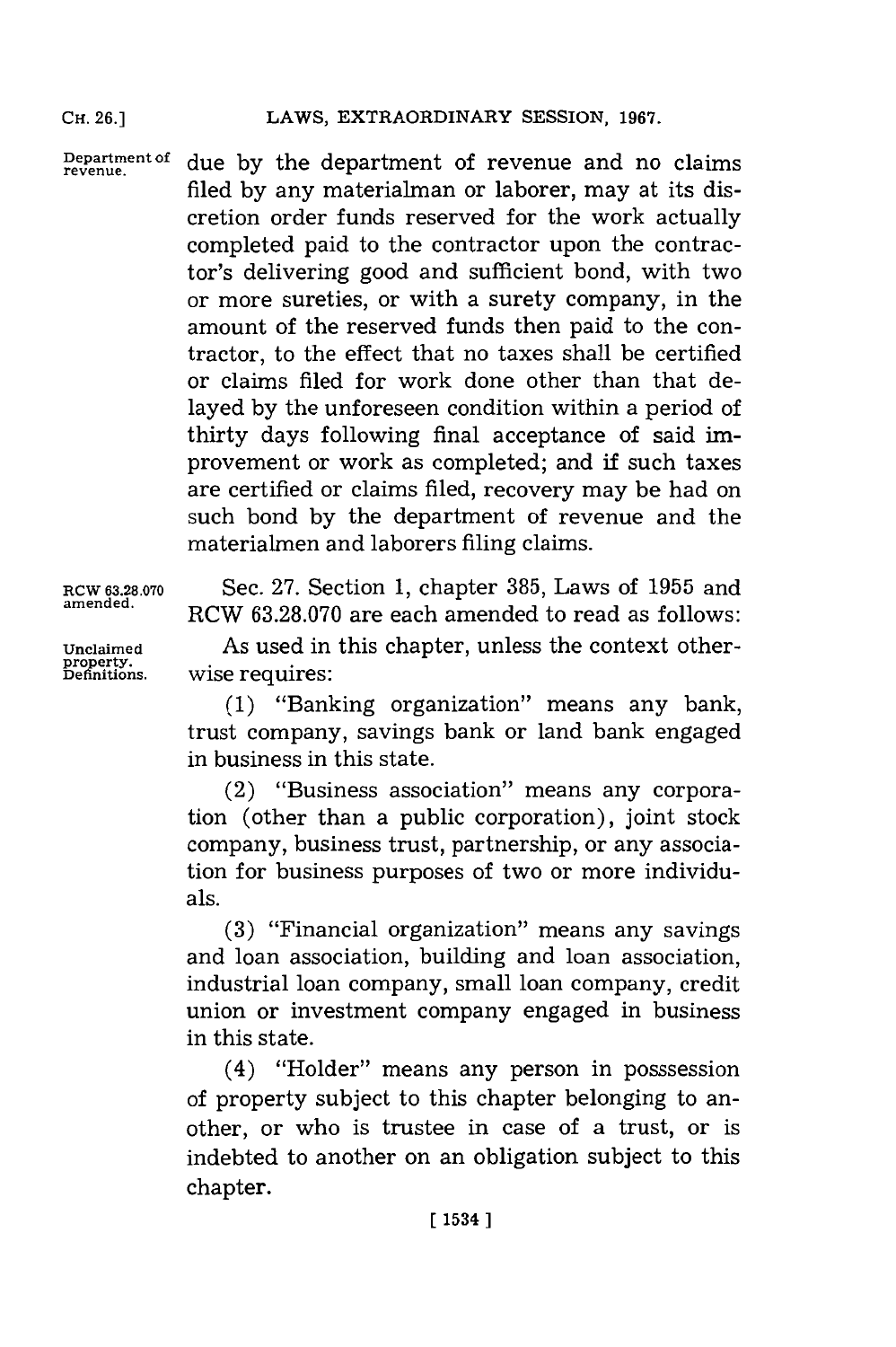**(5)** "Life insurance corporation" means any association or corporation transacting within this state the business of insurance on the lives of persons or insurance appertaining thereto, including, but not **by** way of limitation, endowments and annuities.

**(6)** "Owner" means a depositor in case of a deposit, a beneficiary in case of a trust, or creditor, claimant, or payee in case of other choses in action, or any person having a legal or equitable interest in property subject to this chapter, or his legal representative.

**(7)** "Person" means any individual, business association, government or political subdivision, public corporation, public authority, estate, trust, two or more persons having a joint or common interest, or any other legal or commercial entity.

**(8)** "Utility" means any person who owns or operates within this state, for public use, any plant, equipment, property, franchise, or license for the transmission of communications or the production, storage, transmission, sale, delivery, or furnishing of electricity, water, steam, or gas.

**(9)** "Tax commission" means the department of revenue of the state of Washington.

Sec. **28.** Sections **82.01.010** through 82.01.040, **Repeal.** chapter **15,** Laws of **1961** and RCW **82.01.010** through 82.01.040 are each repealed.

Sec. 29. There is added to chapter 15, Laws of New chapter. **1961** and to Title **82** RCW a new chapter to read as set forth in sections **30** through 48 of this act.

Sec. 30. There is hereby created the board of tax **Board of tax** appeals of the state of Washington as an agency of Created. state government.

Sec. **31.** The board of tax appeals, hereinafter in **Membership.** this **1967** amendatory act referred to as the board, shall consist of three members qualified **by** experi-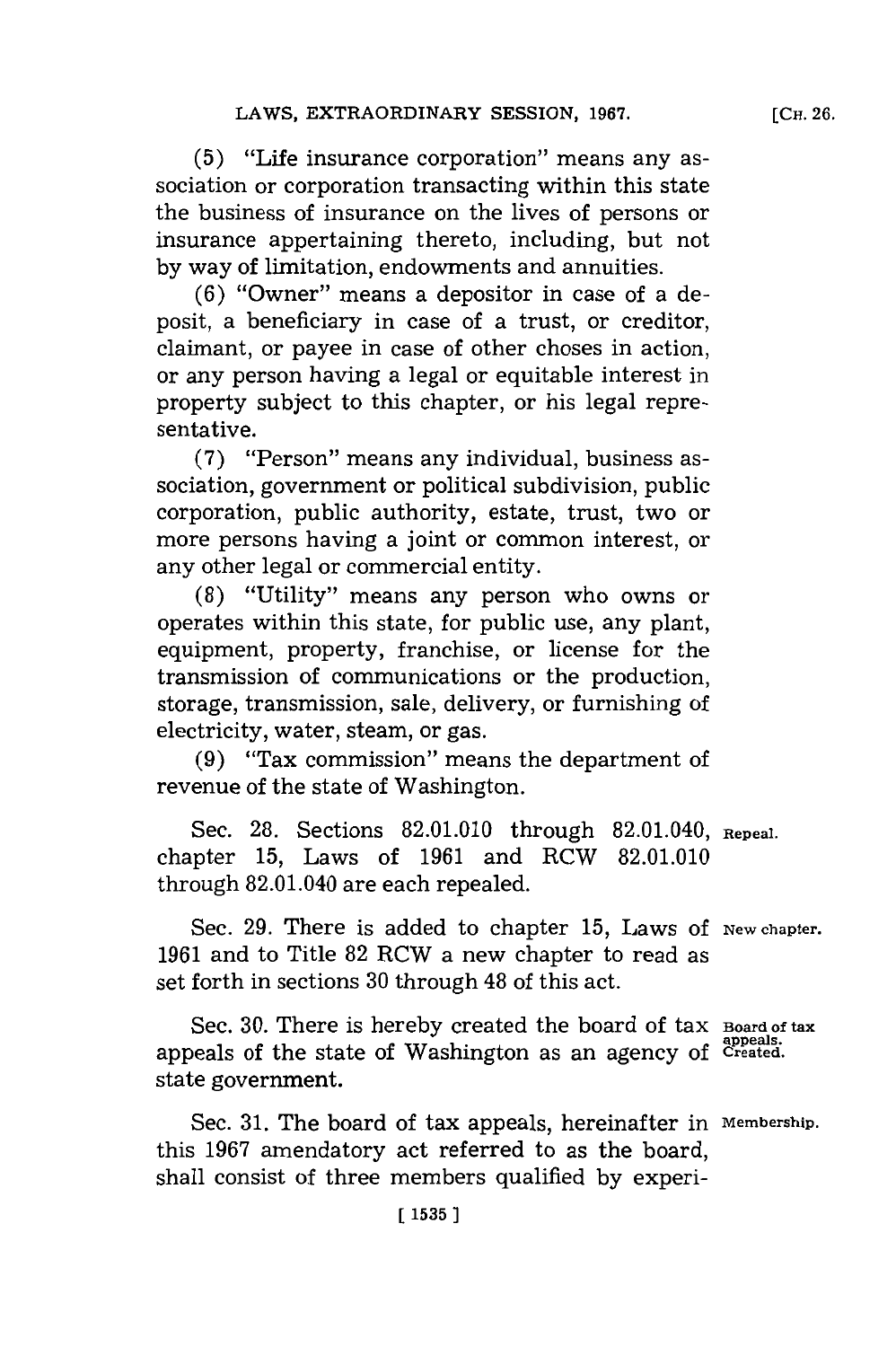#### **CHi. 26.] LAWS, EXTRAORDINARY SESSION, 1967.**

Board of tax ence and training in the field of state and loo taxation, appointed **by** the governor with the advice and consent of the senate, and no more than two of whom at the time of appointment or during their terms shall be members of the same political party.

Members— Sec. 32. Members of the board shall be appointed Appointment for a term of six years and until their successors are for a term of six years and until their successors are appointed and have qualified. In case of a vacancy, it shall be filled **by** appointment **by** the governor **for** the unexpired portion of the term in which said vacancy occurs: *Provided,* That the terms of the first three members of the board shall be staggered so that one member shall be appointed to serve until March **1, 1969,** one member until March **1, 1971,** and one member until March **1, 1973.**

**Removal.** Sec. **33.** Any member of the board may be removed for inefficiency, malfeasance or misfeasance in office, upon specific written charges filed **by** the governor, who shall transmit such written charges to the member accused and to the chief justice of the supreme court. The chief justice shall thereupon designate a tribunal composed of three judges of the superior court to hear and adjudicate the charges. Such tribunal shall fix the time of the hearing, which shall be public, and the procedure for the hearing, and the decision of such tribunal shall be final and not subject to review **by** the supreme court. Removal of any member of the board **by** the tribunal shall disqualify such member for reappointment.

Full or part Sec. 34. The board shall operate on either a part time-Salar-<br> **EXECAL SEC.** Expenses, time or a full time basis, as determined by the gov-<br>
etc. time or a full time basis, as determined by the governor. If it is determined that the board shall operate on a full time basis, each member of the board shall receive an annual salary to be determined **by** the governor. If it is determined that the board shall operate on a part time basis, each member of the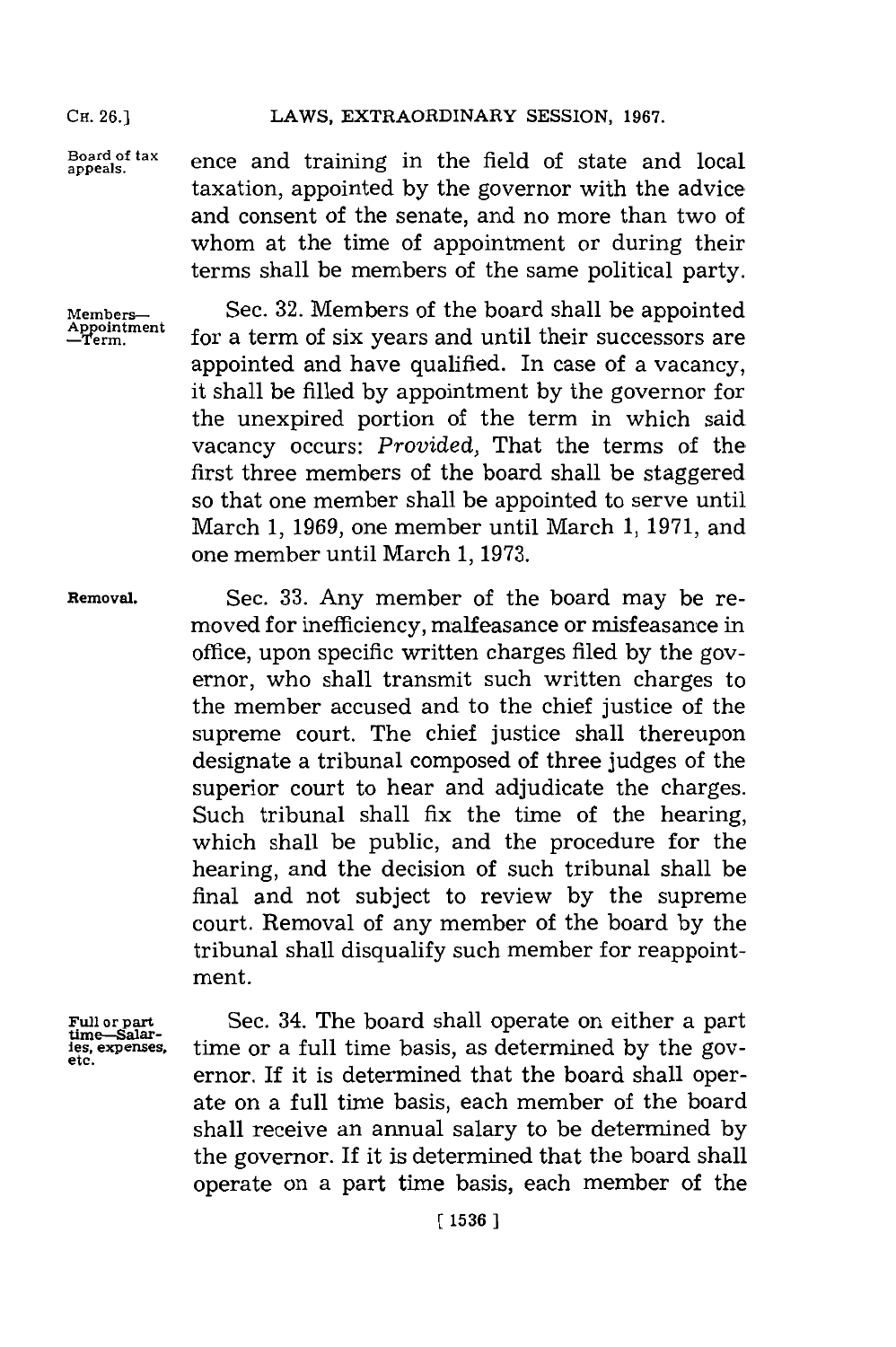board shall receive compensation on the basis of seventy-five dollars per diem for each day spent in performance of his duties: *Provided, however,* That such compensation shall not exceed seventy-five hundred dollars in a calendar year. Each board member shall receive reimbursement for travel and other expenses incurred in the discharge of his duties in accordance with RCW 43.03.050.

Sec. **35.** Each member of the board of tax ap- **Members,** peals: **limitations.**

**(1)** Shall not be a candidate for nor hold any other public office or trust, and shall not engage in any occupation or business interfering with or inconsistent with his duty as a member of the board, nor shall he serve on or under any committee of any political party; and

(2) Shall not for a period of one year after the termination of his membership on the board, act in a representative capacity before the board on any matter.

Sec. **36.** The board may appoint, discharge and **Executive** fix the compensation of an executive secretary, a **other em**clerk, and such other clerical professional and technical assistants as may be necessary.

Sec. 37. The board shall as soon as practicable Chairmanafter the initial appointment of the members thereof, meet and elect from among its members a chairman, and shall at least biennially thereafter meet and elect such a chairman.

Sec. 38. The principal office of the board shall be offices-vot-<br>the state capital, but it may sit or hold hearings and regulaat the state capital, but it may sit or hold hearings and regionat any other place in the state. **A** majority of the **Hearings.** board shall constitute a quorum for making orders or decisions, promulgating rules and regulations necessary for the conduct of its powers and duties, or transacting other official business, and may act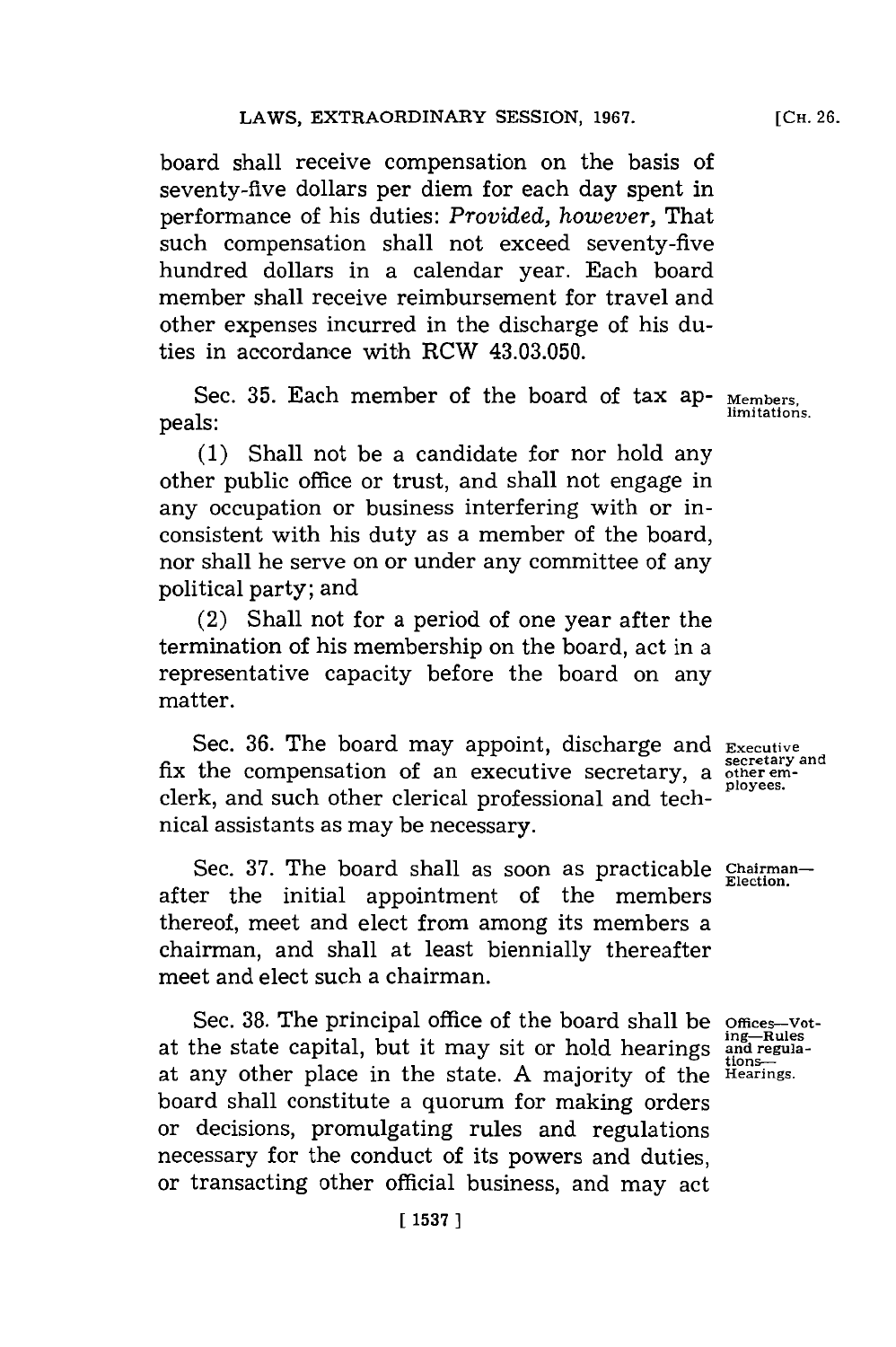### **CH. 26.]** LAWS, EXTRAORDINARY **SESSION, 1967.**

Board of tax **though one position on the board be vacant.** One or more members may hold hearings and take testimony to be reported for action **by** the board when authorized **by** rule or order of the board. The board shall perform all the powers and duties specified in this chapter or as otherwise provided **by** law.

Findings of<br>fact and writ-<br>ten decisions—

**Findings of** Sec. **39.** The board shall make findings of fact ten decisions-<br> **ten decisions-** and prepare a written decision in each case decided<br>
decisions. by it, and such findings and decision shall be effecby it, and such findings and decision shall be effective upon being signed **by** two or more members of the board and upon being filed at the board's principal office, and shall be open to public inspection at all reasonable times.

**findings and**

**Publication of** Sec. 40. The board shall either publish at its ex**decisions.** pense or make arrangements with a publishing firm for the publication of those of its findings and decisions which are of general public interest, in such form as to assure reasonable distribution thereof.

**Journal.** Sec. 41. The board shall maintain at its principal office a journal which shall contain all official actions of the board, with the exception of findings and decisions, together with the vote of each member on such actions. The journal shall be available for public inspection at the principal office of the board at all reasonable times.

**Jurisdiction.** Sec. 42. The board shall have jurisdiction to decide the following types of appeals:

> **(1)** Appeals taken pursuant to section 48 of this **1967** amendatory act.

> (2) Appeals from a county board of equalization pursuant to RCW **84.08.130.**

> **(3)** Appeals **by** an assessor or land owner from an order of the director of revenue made pursuant to RCW **84.08.010** and ROW **84.08.060,** the right to such an appeal being hereby established.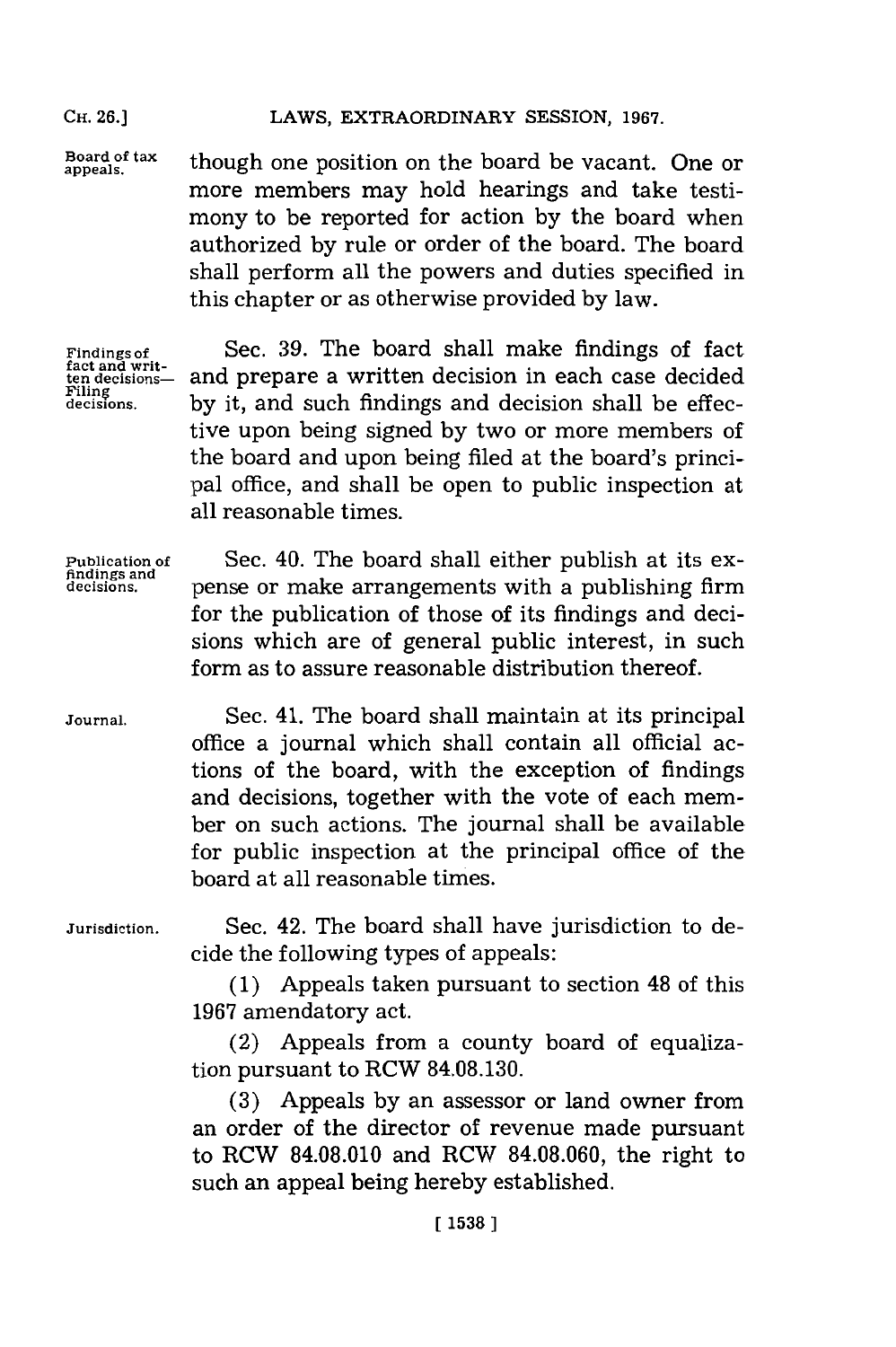(4) Appeals **by** an assessor or owner of an intercounty public utility or private car company from determinations **by** the director of revenue of equalized assessed valuation of property and the apportionment thereof to a county made pursuant to chapter 84.12 RCW and 84.16 RCW, the right to such appeal being hereby established.

Sec. 43. In all appeals over which the board has Appeals to boardjurisdiction under section 42 of this 1967 amenda- **Formal or in**tory act, a party taking an appeal may elect either a **ing.** formal or an informal hearing, such election to be made according to rules of practice and procedure to be promulgated **by** the board: *Provided, however,* That nothing herein shall be construed to modify the provisions of section 48 of this **1967** amendatory act. In the event that appeals are taken from the same decision, order, or determination, as the case may be, **by** different parties and only one of such parties elects a formal hearing, a formal hearing shall be granted.

Sec. 44. In all appeals involving an informal *Informal hear*hearing, the board shall have all powers relating to and proce-<br>hearing, the board shall have all powers relating to and proceadministration of oaths, issuance of subpoenas, and taking of depositions as are granted to agencies **by** chapter 34.04 RCW. The board shall also have all powers granted the department of revenue pursuant to RCW **82.32.110.** In the case of appeals within the scope of section 42(2) of this **1967** amendatory act the board or any member thereof may obtain such assistance, including the making of field investigations, from the staff of the director of revenue as the board or any member thereof may deem necessary or appropriate.

Sec. 45. In all appeals involving a formal hearing Formal hearthe board shall have all powers relating to administration of oaths, issuance of subpoenas, and taking of depositions as are granted to agencies in chapter

**[CH. 26.**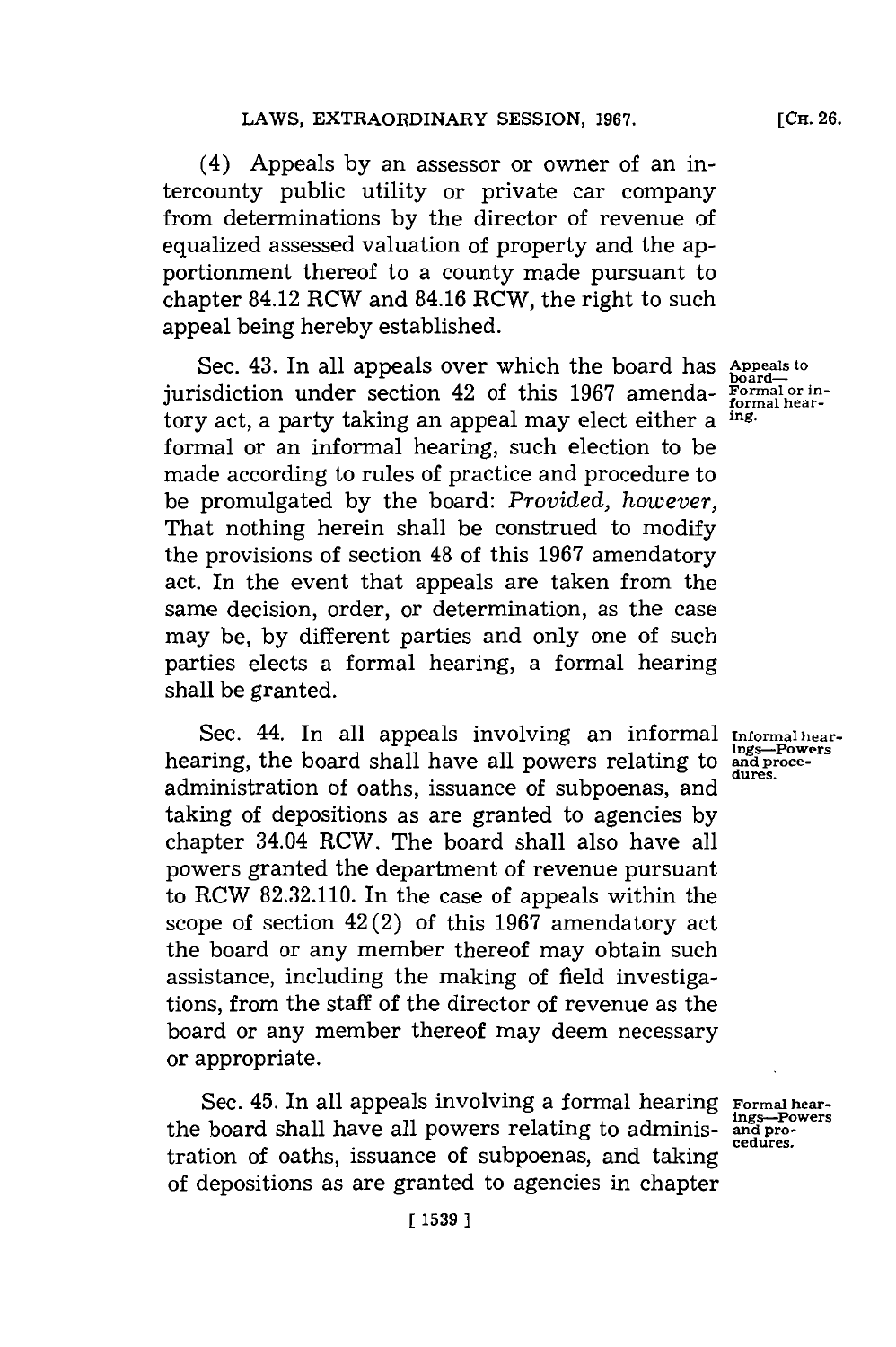#### **CH. 26.]**

appeals.

Board of tax  $34.04$  RCW; and the board, and each member there**of,** shall be subject to all duties imposed upon, and shall have all powers granted to, an agency **by** those provisions of chapter 34.04 RCW relating to contested cases. The board shall also have all powers granted the department of revenue pursuant to RCW **82.32.110.** In the case of appeals within the scope of section 42 (2) of this **1967** amendatory act, the board, or any member thereof, may obtain such assistance, including the making of field investigations, from the staff of the director of revenue as the board, or any member thereof, may deem necessary or appropriate: *Provided, however,* That any communication, oral or written, from the staff of the director to the board shall be presented only in open hearing.

Rules of<br>practice and<br>procedure.

Sec. 46. All proceedings, including both formal **procedure.** and informal hearings, before the board or any of its members shall be conducted in accordance with such rules of practice and procedure as the board may prescribe. The board shall publish such rules and arrange for the reasonable distribution thereof.

**Judicial** Sec. 47. Judicial review of a decision of the board **review.** of tax appeals shall be de novo in accordance with the provisions of RCW **82.32.180** or RCW **84.68.020** as applicable except when the decision has been rendered pursuant to a formal hearing elected under section 43 or section 48 of this **1967** amendatory act, in which event judicial review may be obtained only pursuant to RCW 34.04.130 and RCW 34.04.140: *Provided, however,* That nothing herein shall be construed to modify the rights of a taxpayer conferred **by** RCW **82.32.180** and RCW **84.68.020** to sue for tax refunds: *And provided further,* That no review from a decision made pursuant to section 42 **(1)** of this **1967** amendatory act may be obtained **by** a taxpayer unless within the petition period provided **by** RCW 34.04.130 the taxpayer shall have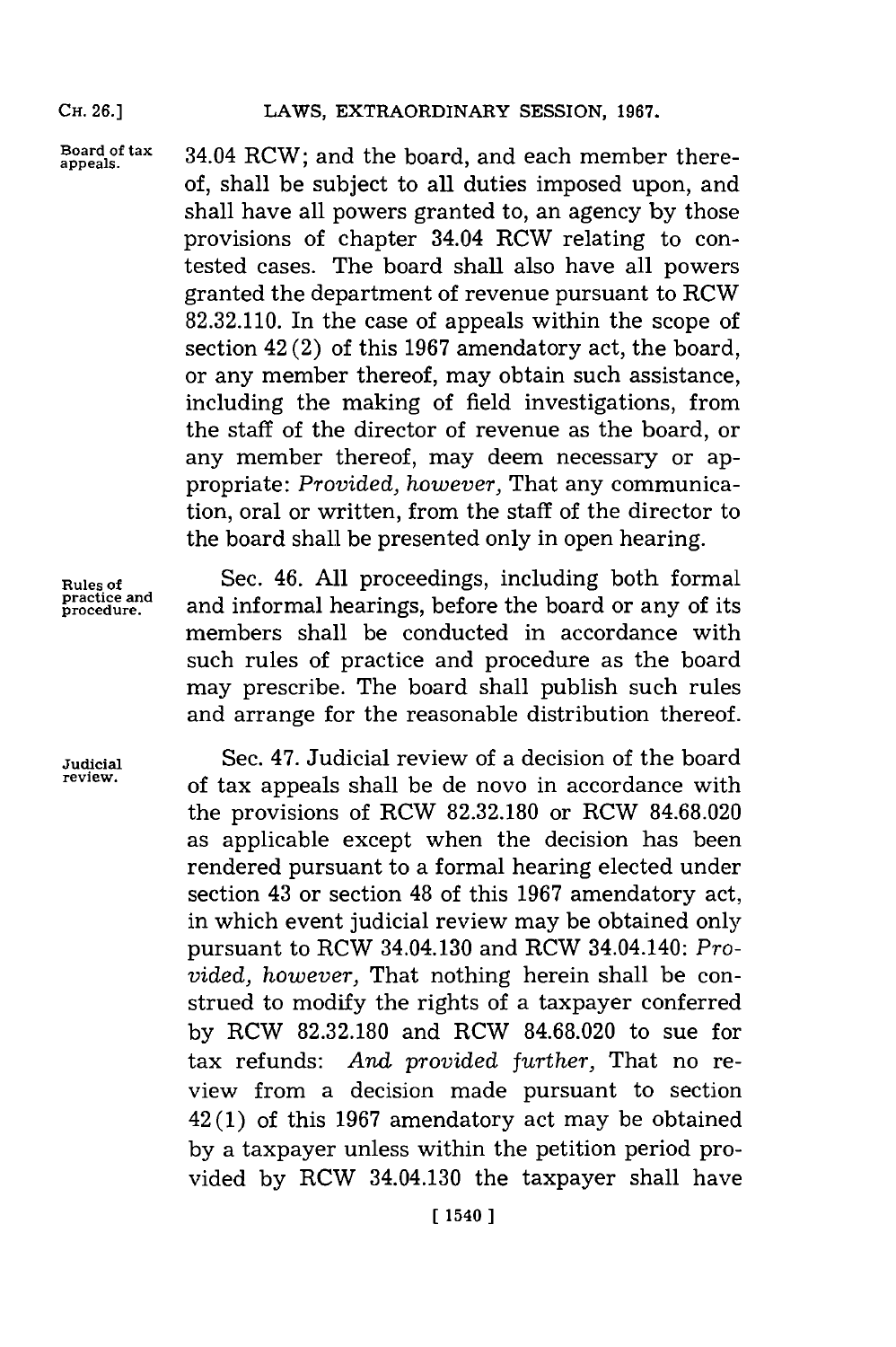first paid in full the contested tax, together with all penalties and interest thereon, if any. The director of revenue shall have the same right of review from a decision made pursuant to section 42 **(1)** of this **1967** amendatory act as does a taxpayer.

Sec. 48. Any person having received notice of a **Appeal** denial of a petition or a notice of determination made under sections 49 and **50** of this **1967** amendatory act may appeal, within thirty days from the date of the notice of such denial or determination, to the board of tax appeals. In the notice of appeal the taxpayer shall set forth the amount of the tax which he contends should be reduced or refunded and the reasons for such reduction or refund, in accordance with rules of practice and procedure prescribed **by** the board. The appeal shall be perfected **by** serving a copy of the notice of appeal upon the department of revenue within the time specified herein and **by** filing the original thereof with proof of service with the clerk of the board. If the taxpayer intends that the hearing before the board be held pursuant to the administrative procedure act (chapter 34.04 RCW), the notice of appeal shall also so state. In the event that the notice of appeal does not so state, the department may, within ten days from the date of its receipt of the notice of appeal, file with the clerk of the board notice of its intention that the hearing be held pursuant to the administrative procedure act.

Sec. 49. Section **82.32.160,** chapter **15,** Laws **Of RCW 82.32.160 1961** as amended **by** section **8,** chapter **28,** Laws of **amended. 1963** extraordinary session and RCW **82.32.160** are each amended to read as follows:

Any person having been issued a notice of addi- **Correction of** tional taxes, delinquent taxes, interest, or penalties **istratively** assessed **by** the department of revenue, may within **Hearing.** twenty days after the issuance of the original notice

**tax-Admin-**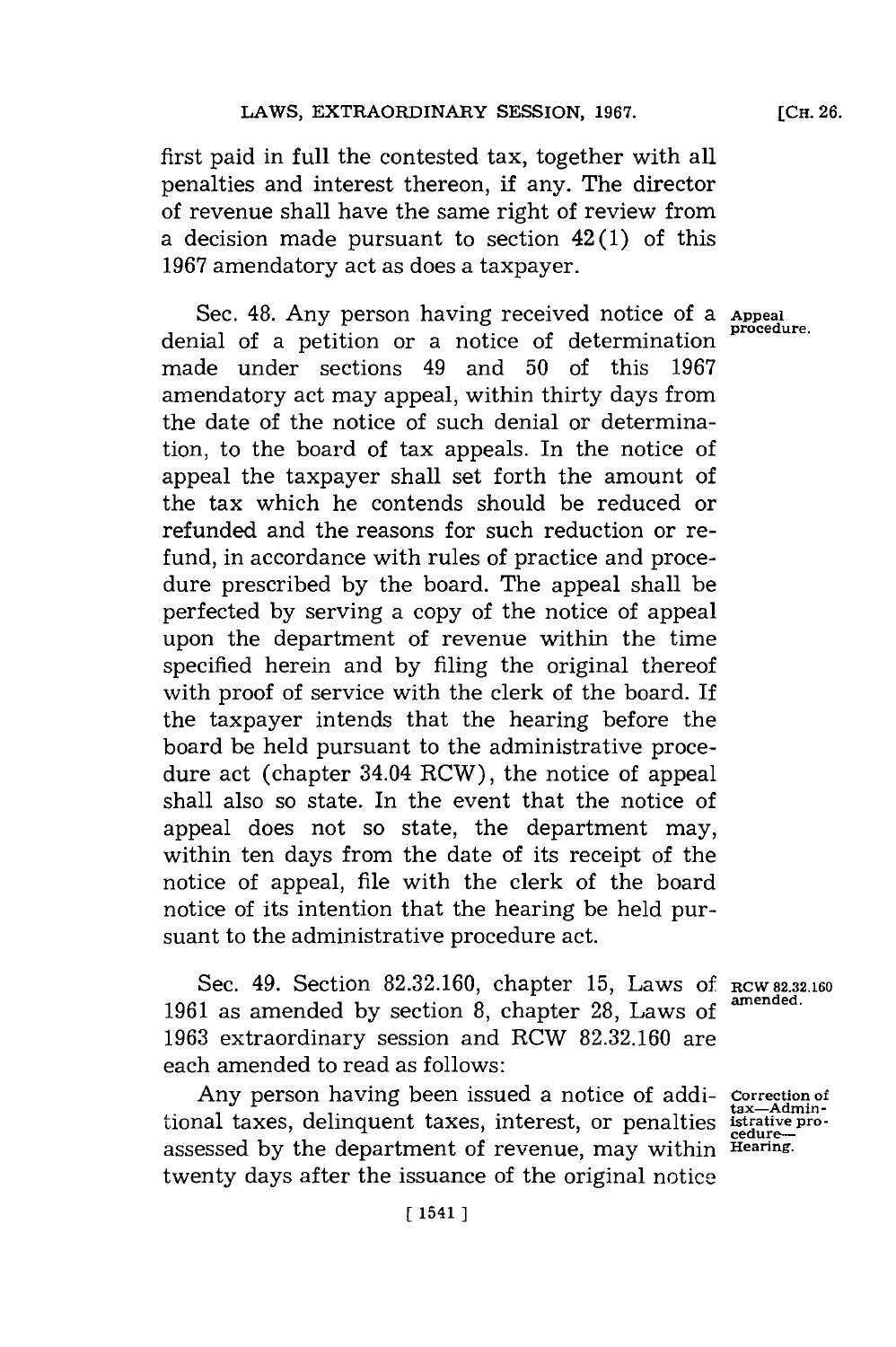#### **CH. 26.]**

Taxation-<br>Administra- of the amount thereof or within the period covered **tion and by** any extension of the due date thereof granted **by procedure.** the department petition the department in writing for a correction of the amount of the assessment, and a conference for examination and review of the assessment. The petition shall set forth the reasons why the correction should be granted and the amount of the tax, interest, or penalties, which the petitioner believes to be due. The department shall promptly consider the petition and may grant or deny it. If denied, the petitioner shall be notified **by** mail thereof forthwith. If a conference is granted, the department shall fix the time and place therefor and notify the petitioner thereof **by** mail. After the conference the department may make such determination as may appear to it to be just and lawful and shall mail a copy of its determination to the petitioner. If no such petition is filed within the twenty day period the assessment covered **by** the notice shall become final.

Reduction of<br>tax after<br>payment.

**RCW 82.32.170** Sec. **50.** Section **82.32.170,** chapter **15,** Laws of **amended. 1961** and RCW **82.32.170** are each amended to read as follows:

> Any person, having paid any tax, original assess**payment .** ment, additional assessment, or corrected assessment of any tax, may apply to the department within the time limitation for refund provided in this chapter, **by** petition in writing for a correction of the amount paid, and a conference for examination and review of the tax liability, in which petition he shall set forth the reasons why the conference should be granted, and the amount in which the tax, interest, or penalty, should be refunded. The department shall promptly consider the petition, and may grant -)r deny it. If denied, the petitioner shall be notified **by** mail thereof forthwith; if a conference is granted, the department shall notify the petitioner **by** mail of the time and place fixed therefor. After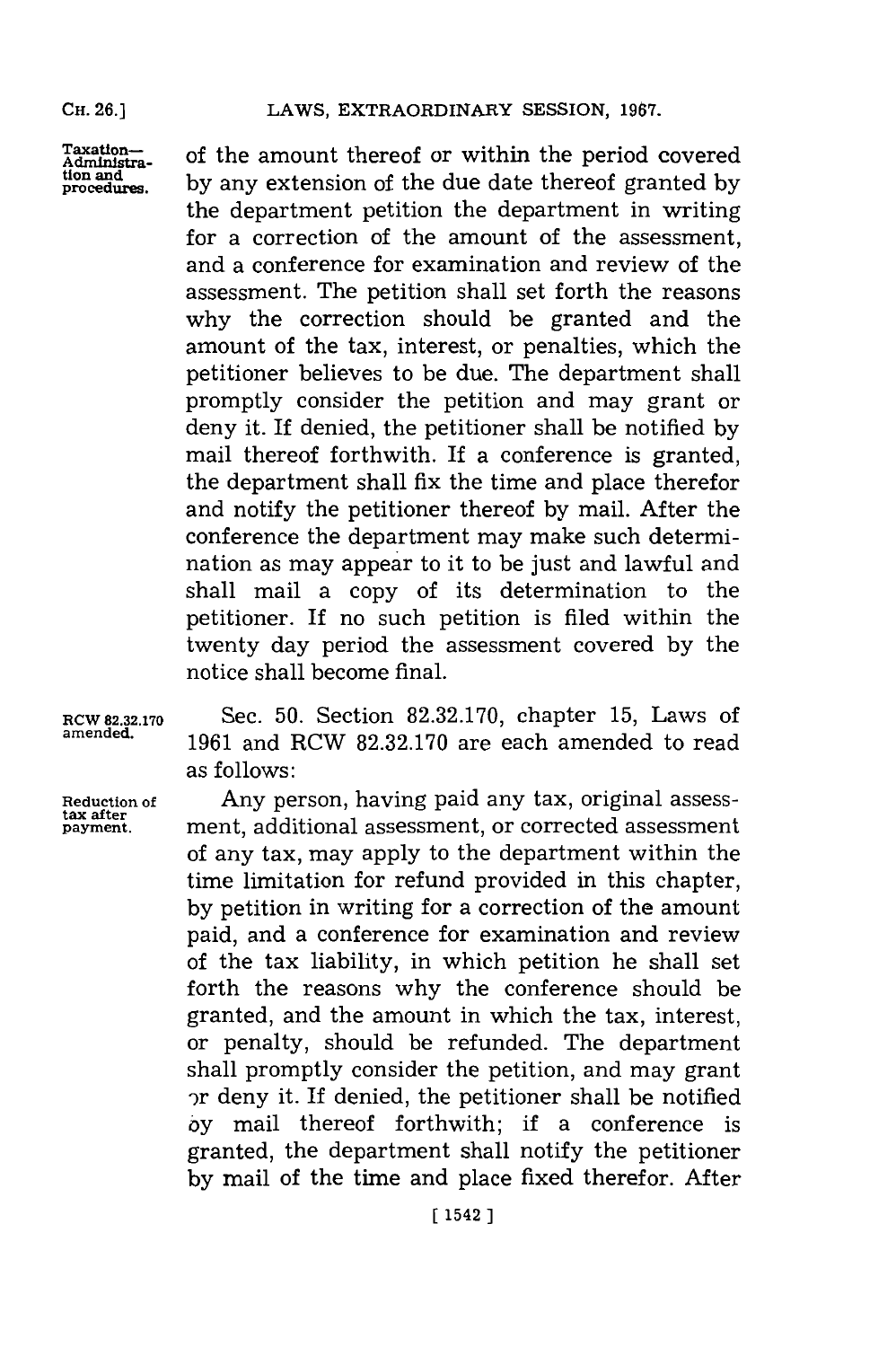the hearing the department may make such determination as may appear to it just and lawful, and shall mail a copy of its determination to the petitioner.

Sec. **51.** Section **82.32.180,** chapter **15,** Laws **Of RCW 82.32.180 1961** as last amended **by** section **5,** chapter 141, Laws of **1965** extraordinary session and RCW **82.32.180** are each amended to read as follows:

Any person, except one who has failed to keep court appeals<br>and preserve books, records, and invoices as required in this chapter and chapter 82.24, having paid any tax as required and feeling aggrieved **by** the amount of the tax may appeal to the superior court of Thurston county, within the time limitation for a refund provided in chapter **82.32** RCW. In the appeal the taxpayer shall set forth the amount of the tax imposed upon him which he concedes to be the correct tax and the reason why the tax should be reduced or abated. The appeal shall be perfected **by** serving a copy of the notice of appeal upon the department within the time herein specified and **by** filing the original thereof with proof of service with the clerk of the superior court of Thurston county. Within ten days after filing notice of appeal, the taxpayer shall file with the clerk of the superior court a good and sufficient surety bond payable to the state in the sum of two hundred dollars, conditioned to diligently prosecute the appeal and pay the state all costs that may be awarded if the appeal of the taxpayer is not sustained.

The trial in the superior court on the appeal shall be de novo and without the necessity of any pleadings other than the notice of appeal. The burden shall rest upon the taxpayer to prove that the tax as paid **by** him is incorrect, either in whole or in part, and to establish the correct amount of the tax. In such proceeding the taxpayer shall be deemed the plaintiff, and the state, the defendant; and both

**[CH. 26.**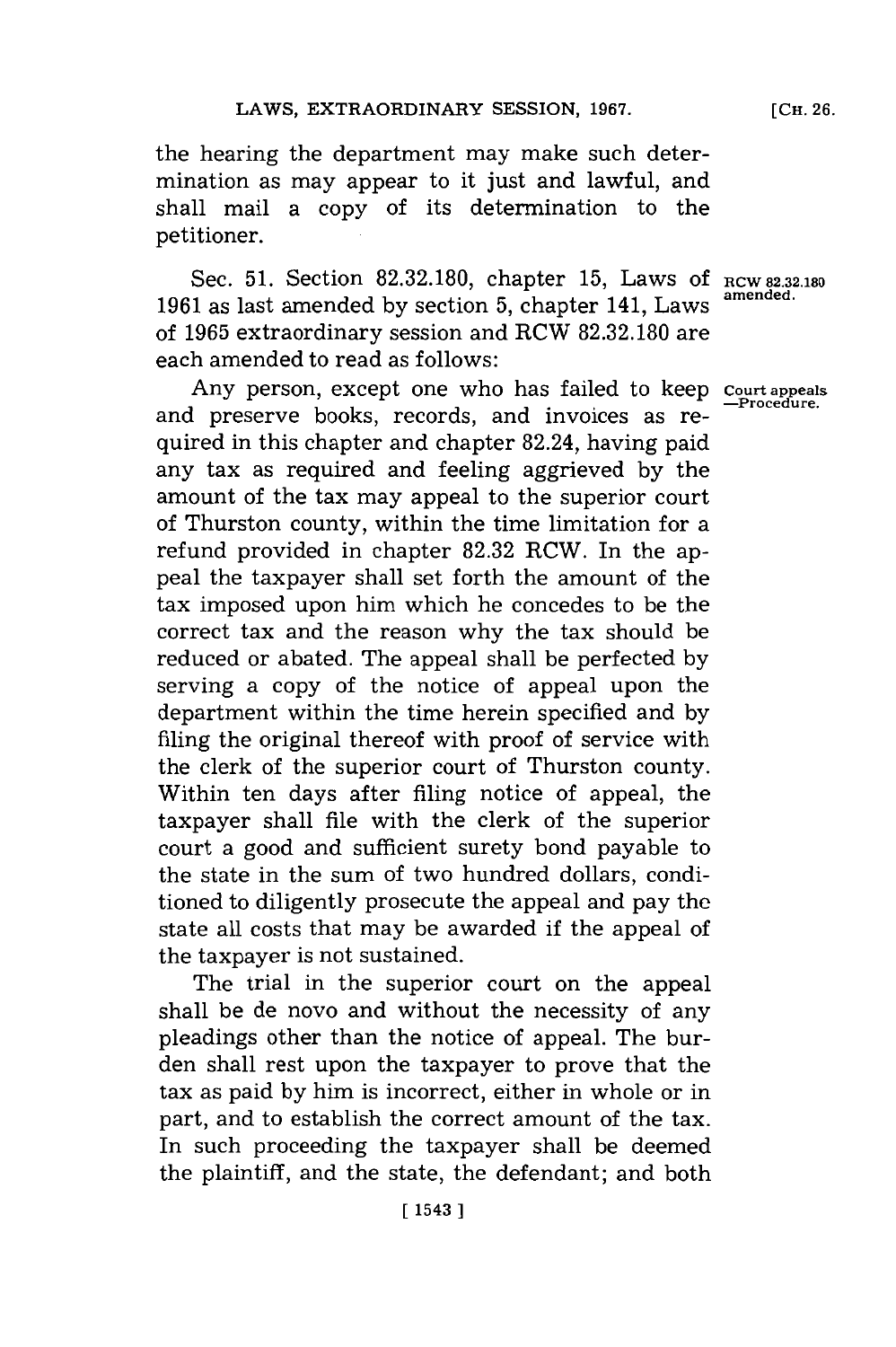Taxation-<br>Administra-<br>
parties shall be entitled to subpoena the attendance tion and **procedure.** of witnesses as in other civil actions and to produce evidence that is competent, relevant, and material to determine the correct amount of the tax that should be paid **by** the taxpayer. Either party shall be allowed to appeal to the supreme court in the same manner as other civil actions are appealed to that court.

> It shall not be necessary for the taxpayer to protest against the payment of any tax or to make any demand to have the same refunded or to petition the director **for** a hearing in order to appeal to the superior court, but no court action or proceeding of any kind shall be maintained **by** the taxpayer to recover any tax paid, or any part thereof, except as herein provided.

> The provisions of this section shall not apply to any tax payment which has been the subject of an appeal to the board of tax appeals with respect to which appeal a formal hearing has been elected.

**Savings.** Sec. **52.** Nothing in this **1967** amendatory act shall be construed to affect any existing rights acquired under the sections amended or repealed herein except as to the governmental agencies referred to and their officials and employees, nor as af  fecting any civil or criminal proceedings instituted thereunder, nor any rule, regulation or order promulgated thereunder nor any administrative action taken thereunder; and neither the abolishment of any agency, nor any transfer of powers, duties and functions as provided herein, shall affect the validity of any act performed **by** such agency or any officer thereof prior to July **1, 1967. All** matters relating to functions transferred under the provisions of this **1967** amendatory act which at the time of transfer have not been completed may be undertaken and completed **by** that agency to which they have been transferred which agency is authorized, empowered

**CH. 26.]**